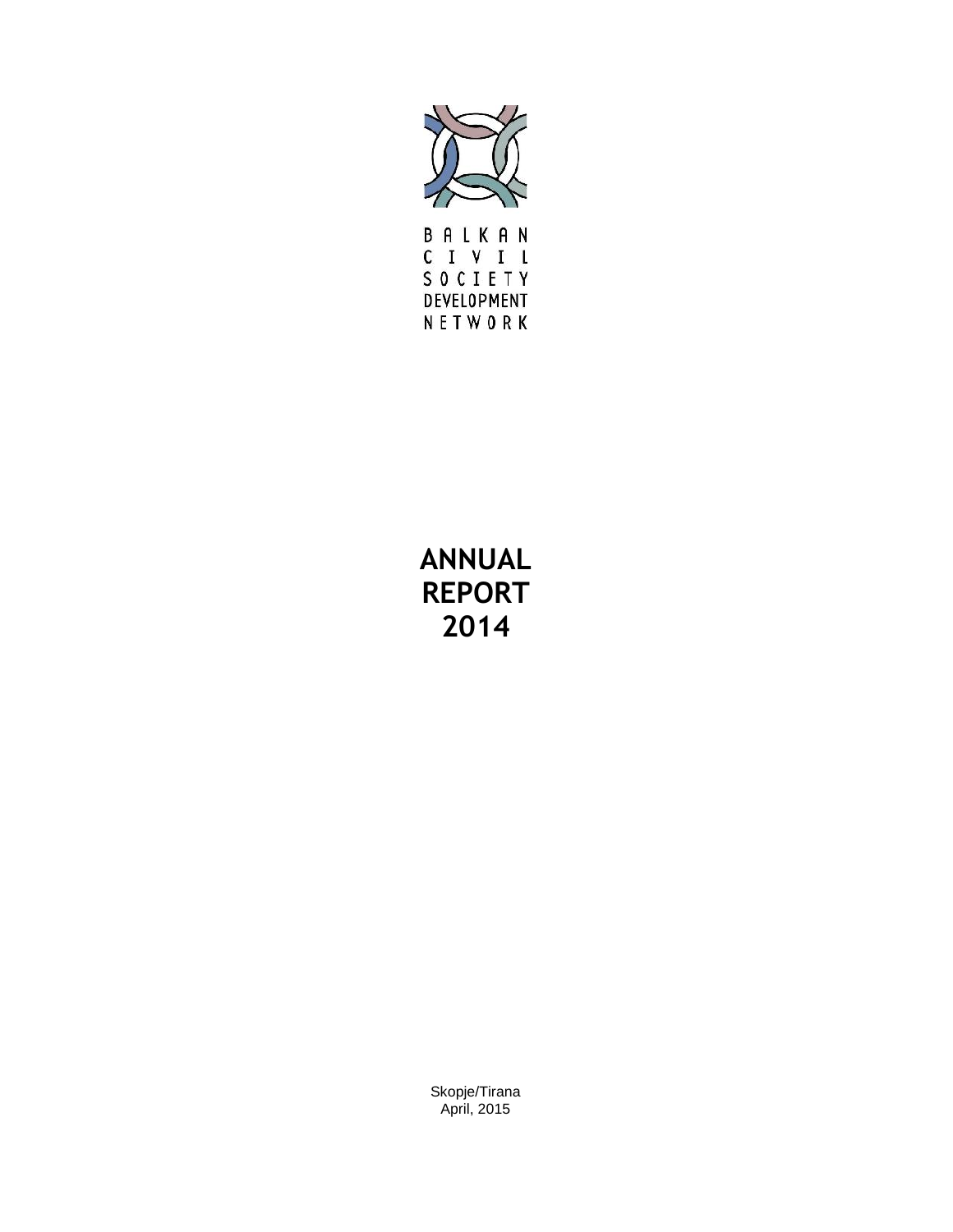# **Table of Contents**

| $1_{\ldots}$                                                                |  |
|-----------------------------------------------------------------------------|--|
|                                                                             |  |
|                                                                             |  |
|                                                                             |  |
| 2.                                                                          |  |
|                                                                             |  |
| 2.2. Funding Policies and Procedures for civil society at EU and National   |  |
| 2.3. Establishing structured dialogue between civil society in the Balkans, |  |
|                                                                             |  |
| 2.4. Alternative sources & models for supporting civil society 10           |  |
| 2.5. Opportunities for influencing EU and national policies and programmes  |  |
|                                                                             |  |
| 2.6. Communication and involvement through the region  12                   |  |
|                                                                             |  |
| 4. EXTERNAL COOPERATION AND NETWORKING  14                                  |  |
|                                                                             |  |
|                                                                             |  |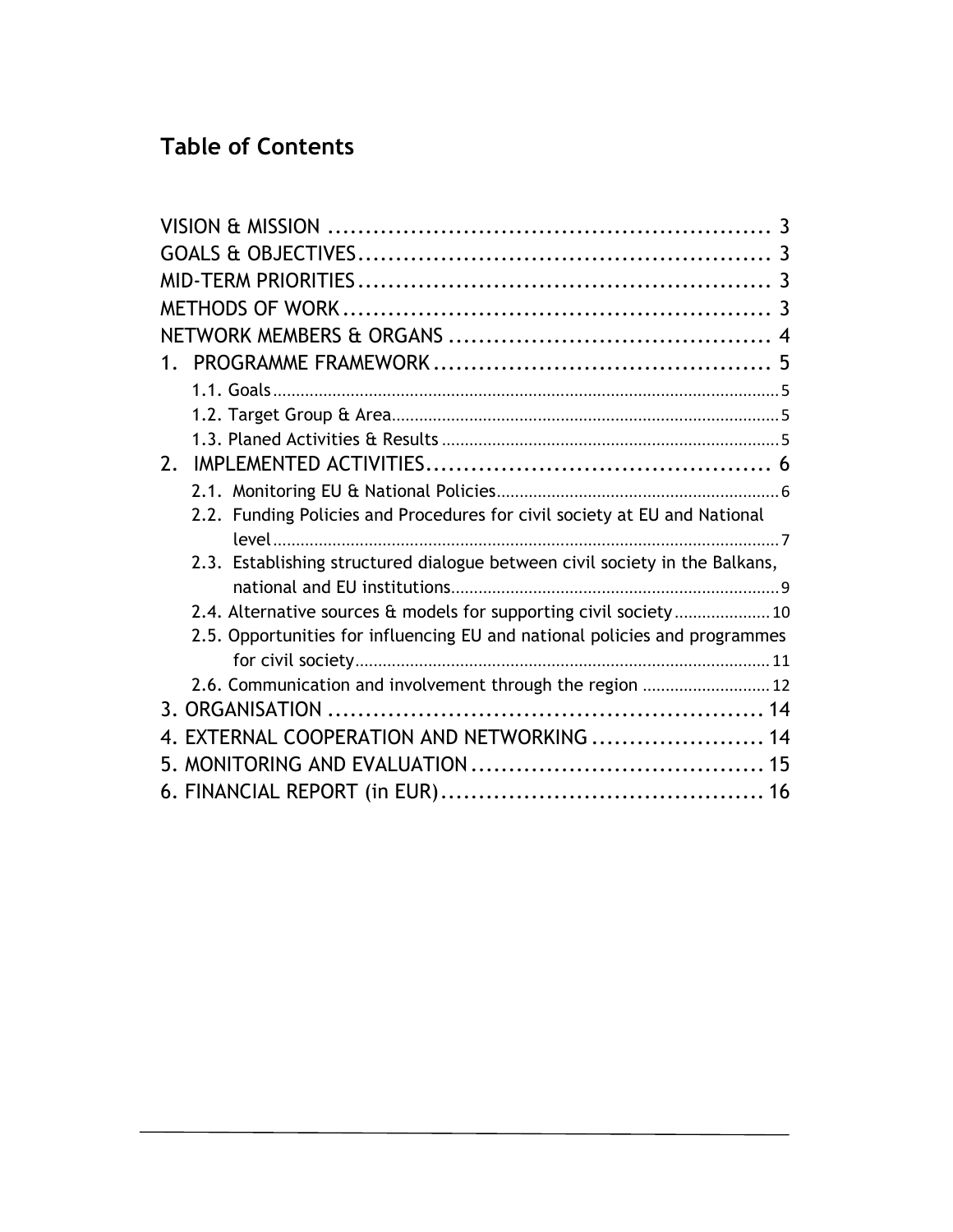### **VISION & MISSION**

*Balkan Civil Society Development Network (BCSDN) is a regional network of local civil society organizations (CSOs) from the Balkan region (Albania, Bosnia and Herzegovina, Bulgaria, Croatia, Kosovo, Macedonia, Montenegro, Romania, Serbia, Slovenia and Turkey).*

Its vision is sustainable peace, harmony and prosperity of societies in the region.

Its mission is to empower civil society and influence European and national policies towards more enabling environment for civil society development in order to ensure sustainable and functioning democracies in the Balkans.

### **GOALS & OBJECTIVES**

BCSDN goals and objectives are:

1. Increased role of civil society by **strengthening its voice in policy**- and **decision-making process** on national, regional and EU level;

2. Promoted **civil dialogue** between civil society actors, state institutions and the European Union in order to influence public policy;

3. Developed **advocacy knowledge** and **skills** of civil society actors as a base for achieving greater impact; and

4. Strengthened **communication**, **coordination** and **cooperation** between civil society actors in the Balkan region.

### **MID-TERM PRIORITIES**

**Priority 1:** Monitoring EU & national policies on civil society through a common/regional framework on enabling environment for CSDev;

*Priority 2*: Improving funding policies & procedures for civil society at EU & national level;

**Priority 3:** Establishing structured dialogue between civil society in the Balkans, national & EU institutions;

**Priority 4:** Promoting alternative sources & models for supporting civil society;

*Priority 5*: Increasing opportunities for influencing EU & national policies & programmes for civil society;

*Priority 6*: Improving communication and increasing involvement throughout the region.

### **METHODS OF WORK**

BCSDN realizes its goals mainly through advocacy and lobbying activities, by:

- Developing joint positions and statements on initiatives and areas of interest common to all member organizations and taking necessary action;

- Coordinating and cooperating with other organizations, networks and other actors on joint positions and initiatives;

- Coordinating cooperation between its members and developing joint projects and initiatives;

- Facilitating exchange of information and experience between its members and national and local state institutions and the EU;

- Coordinating and compiling researches and relevant information;

- Coordinating capacity-building and other events.

BCSDN is a registered foundation under the Macedonian Law on Citizens Associations and Foundations (Official Gazette of RM No. dated  $31/98$  and  $29/2007$ ) as of  $30<sup>th</sup>$  September 2009 with the Decision no. 3012009172866 of the Central Register of the Republic of Macedonia (CRM).

BCSDN identification number: 6524710. Tax identification number: 4057009503419.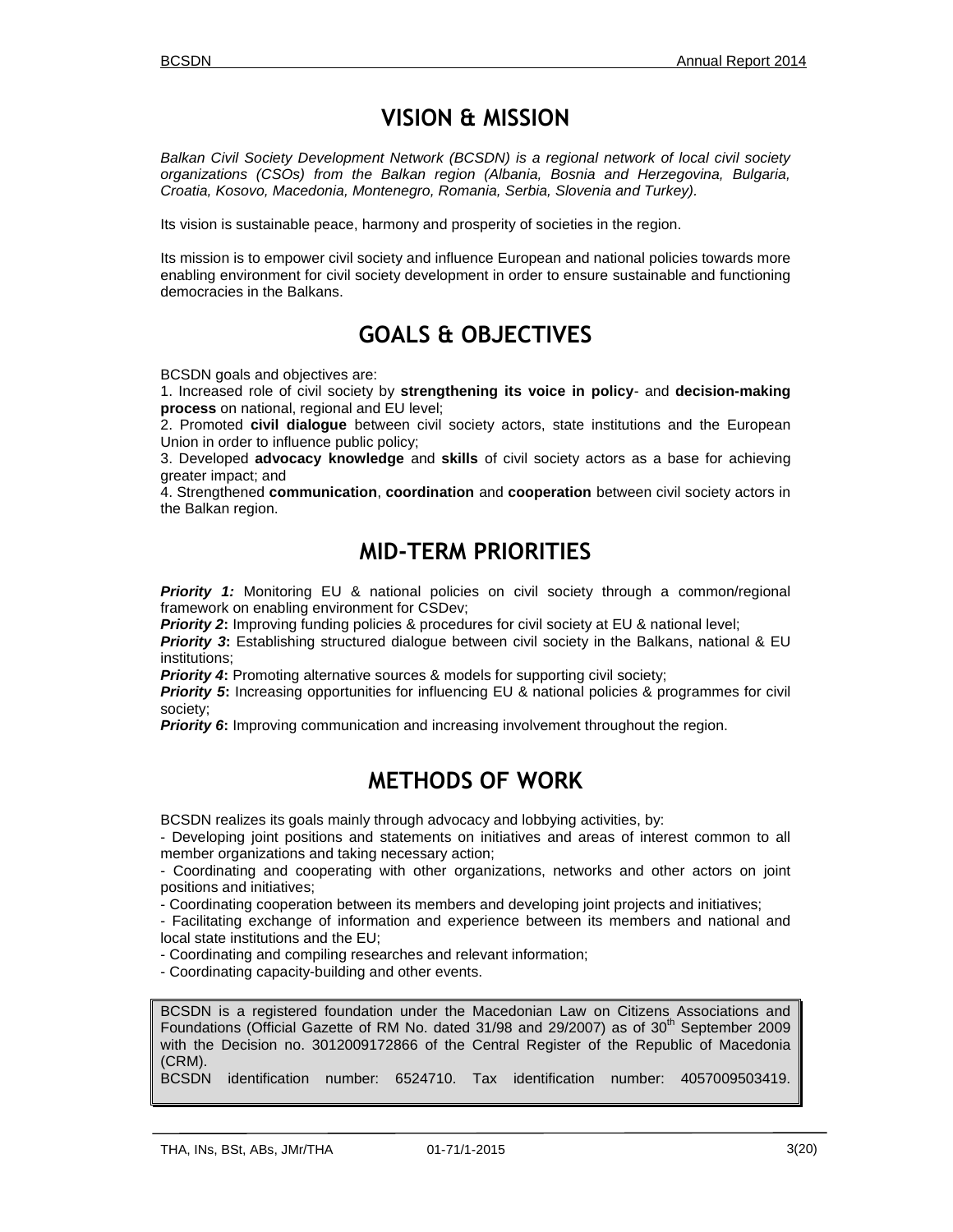## **NETWORK MEMBERS & ORGANS**

BCSDN consists of partner organizations, which are equal in their rights and duties as members of the network. Principle of cooperation, partnership, tolerance, dialogue and respect for others are the main working principles in the network. The network organs consist of the Council, the Board, the Executive Office and the Executive Director.

#### **Members**

- 1. Albanian Civil Society Foundation, Albania;
- 2. Center for Development of NGO's (CRNVO), Montenegro;
- 3. Centre for Information Services, Cooperation and Development of NGO's (CNVOS), Slovenia;
- 4. Center for Promotion of Civil Society (CPCS), Bosnia and Herzegovina;
- 5. Cenzura Plus, Croatia;
- 6. Civic Initiatives, Serbia;
- 7. Diakonia Agapes, Albania;
- 8. Ecumenical Humanitarian Organization (EHO), Serbia;
- 9. Institute for Democracy and Mediation (IDM), Albania;
- 10. Kosovar Civil Society Foundation (KCSF), Kosovo;
- 11. Macedonian Center for International Cooperation (MCIC), Macedonia;
- 12. Opportunity Associates Romania (OAR), Romania;
- 13. Partners-Albania, Center for Change and Conflict Management, Albania;
- 14. Third Sector Foundation of Turkey (TUSEV), Turkey;
- 15. Vesta Association, Bosnia and Herzegovina<sup>1</sup>. .

**The Council** is the highest of BCSDN and is composed of one authorized representative of each organization with member status. The Council is chaired by the Chairperson of the Council, which is selected on an annual, rotating basis.

**The Board** is the governing and supervisory organ body of BCSDN. It is composed of 7 members: Chairperson of the Board, Deputy Chairperson of the Board and 5 members. Mandate of the Board members is 3 years. The new Board mandate has started on 19<sup>th</sup> June, 2014.

#### **Board members (mandate till 2017)**

- 1. Venera Hajrullahu, Kosovo, Chair (elected as of 5<sup>th</sup> September, 2012);
- 2. Tina Divjak, Slovenia, Deputy-Chair (elected as of 29<sup>th</sup> August, 2014);
- 3.Aleksandar Krzalovski, Macedonia;
- 4.Slavisa Prorok, BiH;
- 5.Ana Novakovic, Montenegro;
- 6.Dubravka Velat, Serbia;
- 7.Gjergji Vurmo, Albania.

**The Executive Office** in Skopje, Macedonia, manages the daily functioning and coordination of the network.

**The Executive Director** is the major administrative and financial official and represents BCSDN with other institutions, networks and donors. The Executive Director is appointed by the Board and participates in Council and Board sessions without the right to vote. The current Executive Director Tanja Hafner Ademi has been re-appointed to the position after a successful e360 degree evaluation and has started a new 3-year mandate on  $7<sup>th</sup>$  October, 2014.

<sup>1</sup> Organization with consultative status.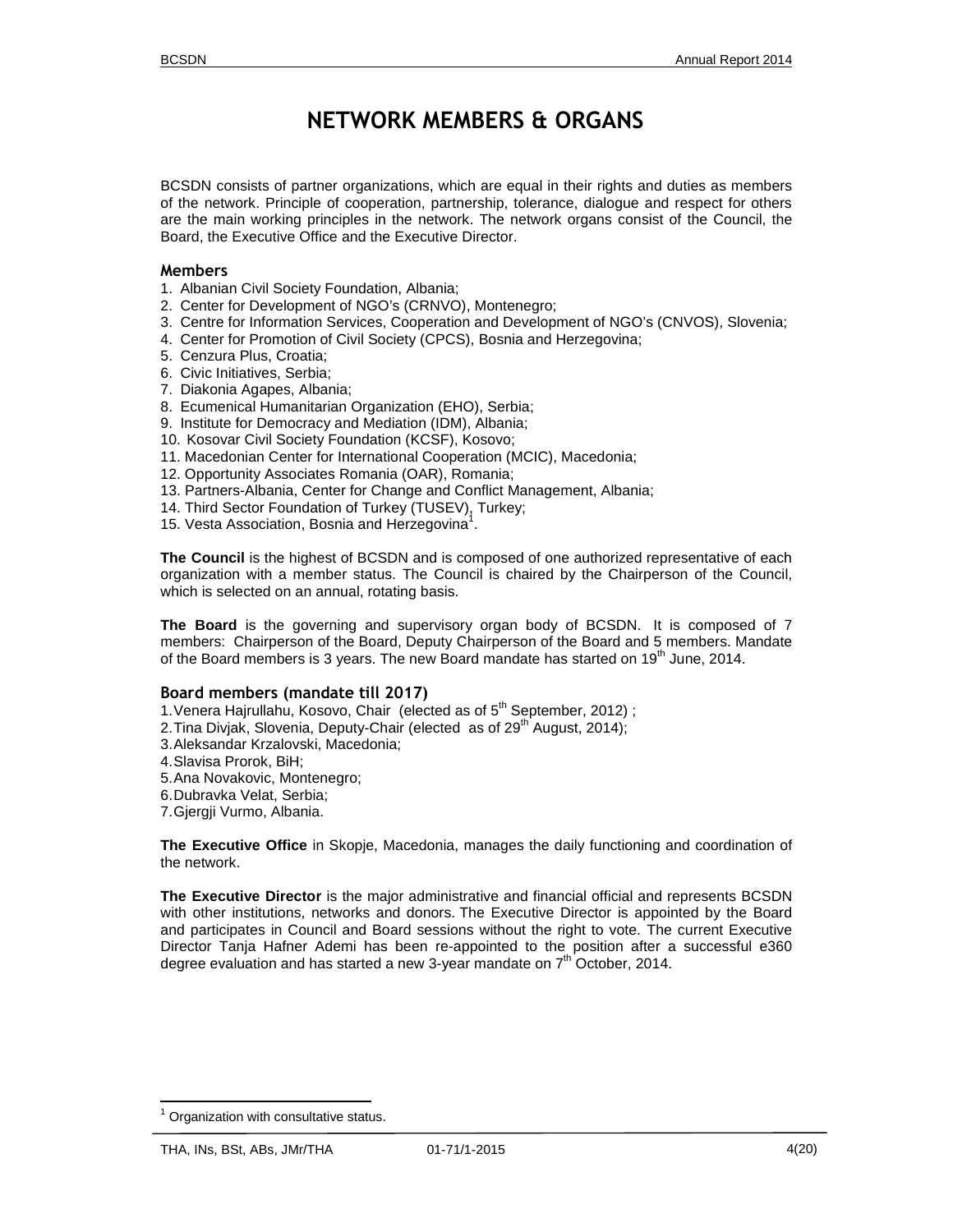# **1. PROGRAMME FRAMEWORK**

### **1.1. Goals**

In the period 2012-2014, BCSDN is contributing to implementation of its mid-term priories:

| Priority 1: | Monitoring EU & National policies on civil society through a common/regional<br>framework on enabling environment for CSDev |
|-------------|-----------------------------------------------------------------------------------------------------------------------------|
| Priority 2: | Improving funding policies & procedures for civil society at EU & national level                                            |
| Priority 3: | Establishing structured dialogue between civil society in the Balkans, national &<br>EU institutions                        |
| Priority 4: | Promoting alternative sources & models for supporting civil society                                                         |
| Priority 5: | Increasing opportunities for influencing EU & national policies & programmes for<br>civil society                           |
| Priority 6: | Improving communication and increasing involvement throughout the region                                                    |

### **1.2. Target Group & Area**

BCSDN target group are **CSOs** working on civil society development (CSDev) in the Balkan region. The direct beneficiaries are local civil society development and resource organizations.

With its activities, the network targets stakeholders such as national institutions and international governmental organizations (IGOs). Among **national institutions**, the focus is on national public bodies/offices for cooperation with CSOs in member countries. Among I**GOs**, in focus are the EU institutions, Council of Europe (CoE), Regional Cooperation Council (RCC) and related inter governmental initiatives in the Balkan region.

BCSDN promotes the principle of inclusiveness of marginalized and vulnerable groups in the society (incl. Roma community, inhabitants of rural areas).

BCSDN works in countries of the Balkan region, Europe and internationally, according to its mission, vision and goals.

### **1.3. Planed Activities & Results**

In 2014, the network continued with the implementation of its Mid-term Strategy 2012-2014, as approved by the 2012 Split ACM, and the Annual Plan 2014, approved on the 2014 Prishtina ACM. The Mid-term Strategy is based on and continues the network's efforts from the previous strategic period 2009-2011. The success of the network has been in its advocacy at the EU and regional level and creating synergies with efforts of its members on national and local level. In the mid-term period 2012-2014, the network remained devoted to the same but refined strategic priorities in the attempt to consolidate its efforts in the enabling environment for CSDev in member countries and the role of the sector in the EU integration process, while further strengthening information-sharing and the coordination in the civil society in creating synergies for cooperation and advocacy measures of its members.

Concretely, the Annual Plan 2014 included the following measures and activities, under:

- **▶ Priority 1**, promotion of 1<sup>st</sup> regional and 8 country reports under the Monitoring Matrix for Enabling Environment for CSDev, preparation of 2014 country progress reports and advocacy on its recommendations vis-à-vis public institutions;
- **Priority 2,** mix of global European and country level actions to support improvement of tax regime and public funding support to civil society;
- **Priority 3,** mix of European and country actions in support of improved cooperation between public institutions and civil society and role of CSO in EU integration process;
- **Priority 4,** finalized and promoted findings of donor strategies and priorities qualitative study;
- **Priority 5,** continuation of Slovak and Balkan Public Policy Fund (SBPPF) by extending it to 6 Western Balkan countries and adding a pilot internship component;
- **Priority 6**, continuation of network's standard information and coordination activities.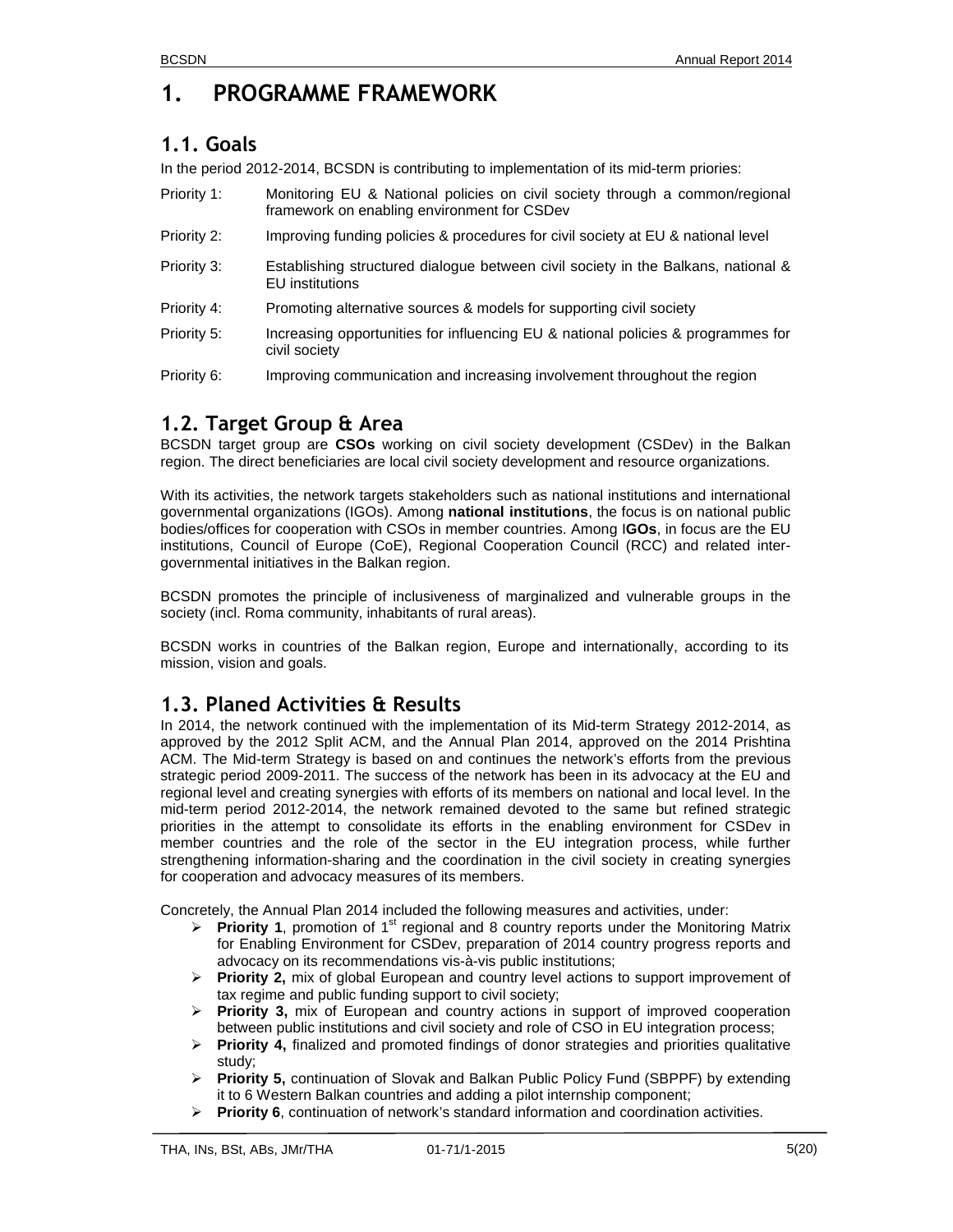# **2. IMPLEMENTED ACTIVITIES**

### **2.1. Monitoring EU & National Policies**

The Strategic choice/approach for this area defined in the Mid-term strategy 2012-2014 aims to consolidate the existing research and knowledge on enabling environment in a consistent and applicative Monitoring Matrix defining the basis of a so called Civil Society Acquis to identify gaps, weakness of regulatory framework and practice, devise measures and lead action to address them.

| Immediate results and |  | impact |  |
|-----------------------|--|--------|--|
| <i>include:</i>       |  |        |  |

- *MM findings reflected in EC Progress Reports 2014-2015*
- *Framing national discourses on national instrument and needs in CSDev (esp. Albania, Serbia)*
- *MM recognized and presented as unique and innovative monitoring mechanism (eg. CIVICUS ICSW, Black Sea Forum, Georgia)*

#### **2.1.1.The Monitoring Matrix Setting the baseline: Developing and Promotion of Baseline Country and Regional Reports & Advocacy**

In 2014, the **presentation of the Monitoring Matrix on Enabling Environment for Civil Society Development (the MM) Country reports** was organized in 8 Balkan countries<sup>2</sup> and Turkey by BCSDN members. Presentations were attended by approximately 300 participants from civil society, government institutions, and donors. The events presented a chance to communicate the reports' findings as

well as challenges of the enabling legal and practical environment for CSDev in Enlargement countries. Additionally, the first Regional Report on enabling environment prepared in partnership with ECNL on was presented on 27<sup>th</sup> May, 2014 to over 40 key representatives of the DG Enlargement, European networks, experts and civil society from WBT countries. The rationale behind the regional report was to identify key common issues across the region, which would serve as a basis Equal also as priorities for further intervention in the creation of more  $\overline{E}$  and also as priorities for further intervention in the creation of more  $\overline{E}$ for CSDev, more concretely for identifying advocacy activities towards the EU. This event served as an opportunity to inform EU stakeholders of the monitoring findings, which as a result brought the EC representative to the acknowledgement that stronger support should be given to capacity building for both governments and CSOs.



The work on **advocacy actions** was launched with a joint workshop held in Pristina on 16<sup>th</sup> April, 2014. The workshop aimed at presenting diversification of tools used in support of communicating the findings and tracking progress in EE for CSDev in individual countries. The MM reports were also presented and guided the agenda in setting up the national benchmarks to be achieved under the Guidelines of the EU for Support to Civil Society in Enlargement Countries, 2014-2020 at the 1<sup>st</sup> EU-Government-CSO conference organized by TACSO in Tirana on 7<sup>th</sup>-9<sup>th</sup> May, 2014.



The  $18<sup>th</sup>$  June, 2014 workshop in Skopje marked the **reflection of the first monitoring year** and revision of the approach in measuring the progress in monitoring cycles. Working groups, comprised of experts from the network, agreed on developing a joint sample questionnaire for surveys and interviews in all countries and defined **12 core standards** to be monitored in each country, while the rest 12 are to be monitored on biannual period and can be added based on

<sup>2</sup> Albania, BiH, Croatia, Kosovo, Macedonia, Montenegro, Serbia.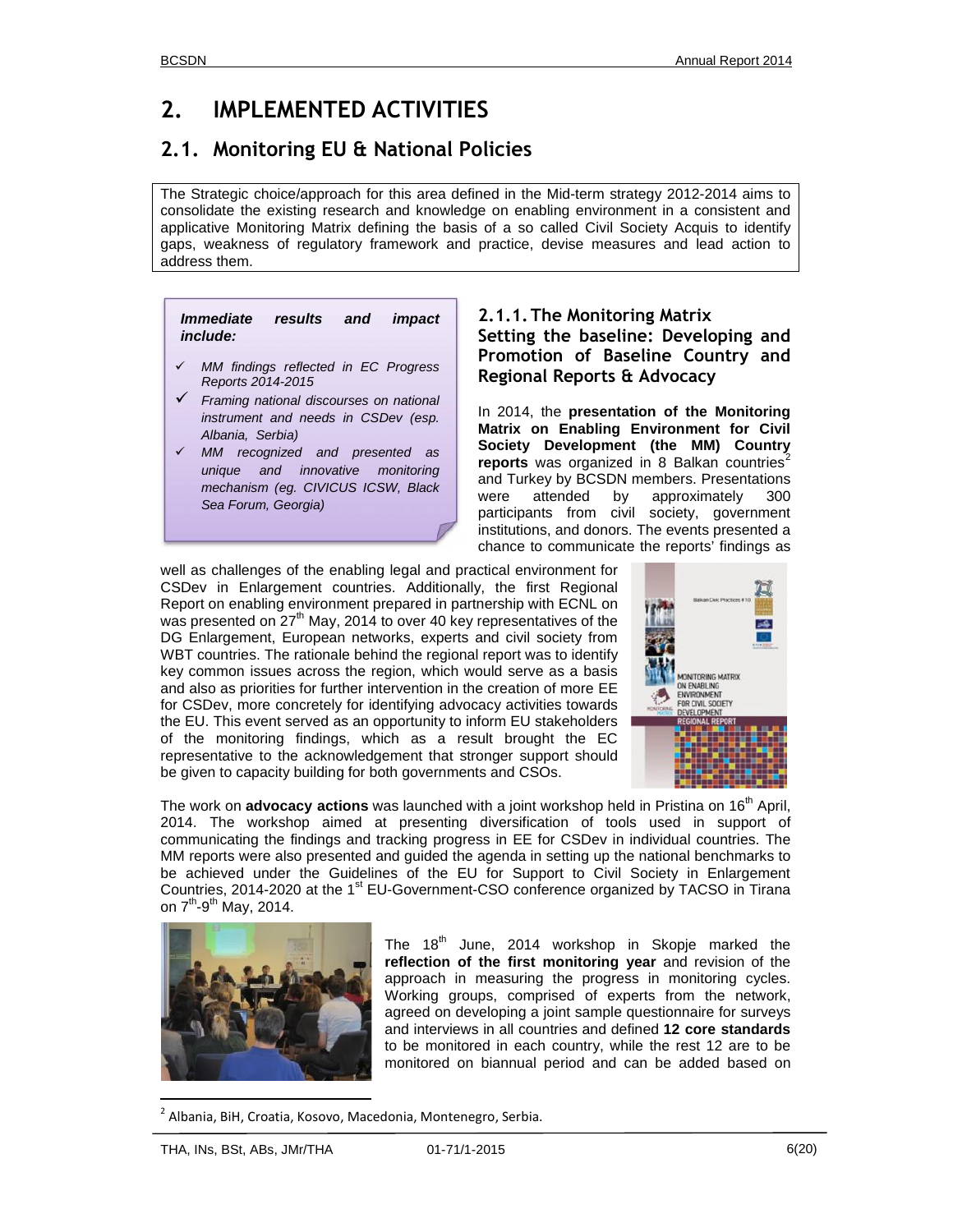monitoring needs in each of the 7 monitoring countries. The 12 standards were selected according to importance, the EU CS Guidelines and the potential for change. In September, the **master questionnaire for e-survey** was developed. Although not standardized, the master presents the first step towards the unification of methodology in monitoring countries. The task for the master questionnaire for interviews/focus groups is currently under consideration and is pending its realization.

Different approaches to diversification of tools to be developed in support of communicating monitoring findings and measuring progress in EE in CSDev were considered and agreed to be tested in the form of a **scale for measuring progress**. Embracing quantitative methodology, namely the scaling, not only does adds on the already existing qualitative interpretation of the MM indicators, but it also gives possibility for easier interpretation and articulation of the monitoring findings, recommendations and ultimately improved advocacy approach.



In October, 2014, BCSDN published its 6th analysis on how the European Commission has treated the issue of civil society development and assessed the progress made in the Enlargement countries within the **Enlargement Strategy 2014-2015** and the country Progress Reports published in the beginning of the month. In brief, the analysis shows the Commission has unified its approach towards the issue of civil society and for the first time has structured it as separate section within the political criteria of the progress report for each country. It has furthermore mainstreamed civil society in Acquis chapters to some extent. Most importantly, the EC has used clear, strong and focused language in delivering the key messages to the governments and in highlighting the need for fostering enabling environment for civil society.

November 2014, saw a **kick-off workshop on Economic value of the civil society in the Balkans**. Based on one of the key recommendations from the Regional MM 2013 report, the aim of this workshop was to identify most important parameters of economic value of civil society (e.g. number of employees, volunteers, overall budgets) in WBT countries to advocate these to be included in official statistical measurements as a basis for sound and realistic measure towards CSDev.



The new monitoring cycle was launched and the **8 MM country monitoring reports for 2014** were prepared towards end of the year. Its promotion and presentation to the relevant stakeholders is expected in the first quarter of the same year.

### **2.2. Funding Policies and Procedures for civil society at EU and National level**

The Strategic choice/approach for this area defined in the Mid-term strategy 2012-2014 includes influencing of European level funding policies and procedures (via a mix of involvement into existing efforts of European networks' advocacy efforts and promotion of support models synergies used by different foreign and local donors and the EC) and national level (advocacy on enabling support to participation to EU projects, state financing and tax regime for CSOs - Monitoring Matrix Area 2).

At the **EU level**, BCSDN continued its participation and support of monitoring and assessing IPA funding transparency via the Aid Transparency Index (ATI). BCSDN also continued with the comprehensive review of all IPA CSF funding support to include the years 2012 and 2013. Analysis of the state of play and the use of **IPA CSF** till 2014 was prepared and presented to BCSDN's members for brainstorming. The scope of the analysis was broadened to include a) **TRANSPARENCY** data on the use of funds by CSOs from the IPA cross-border component

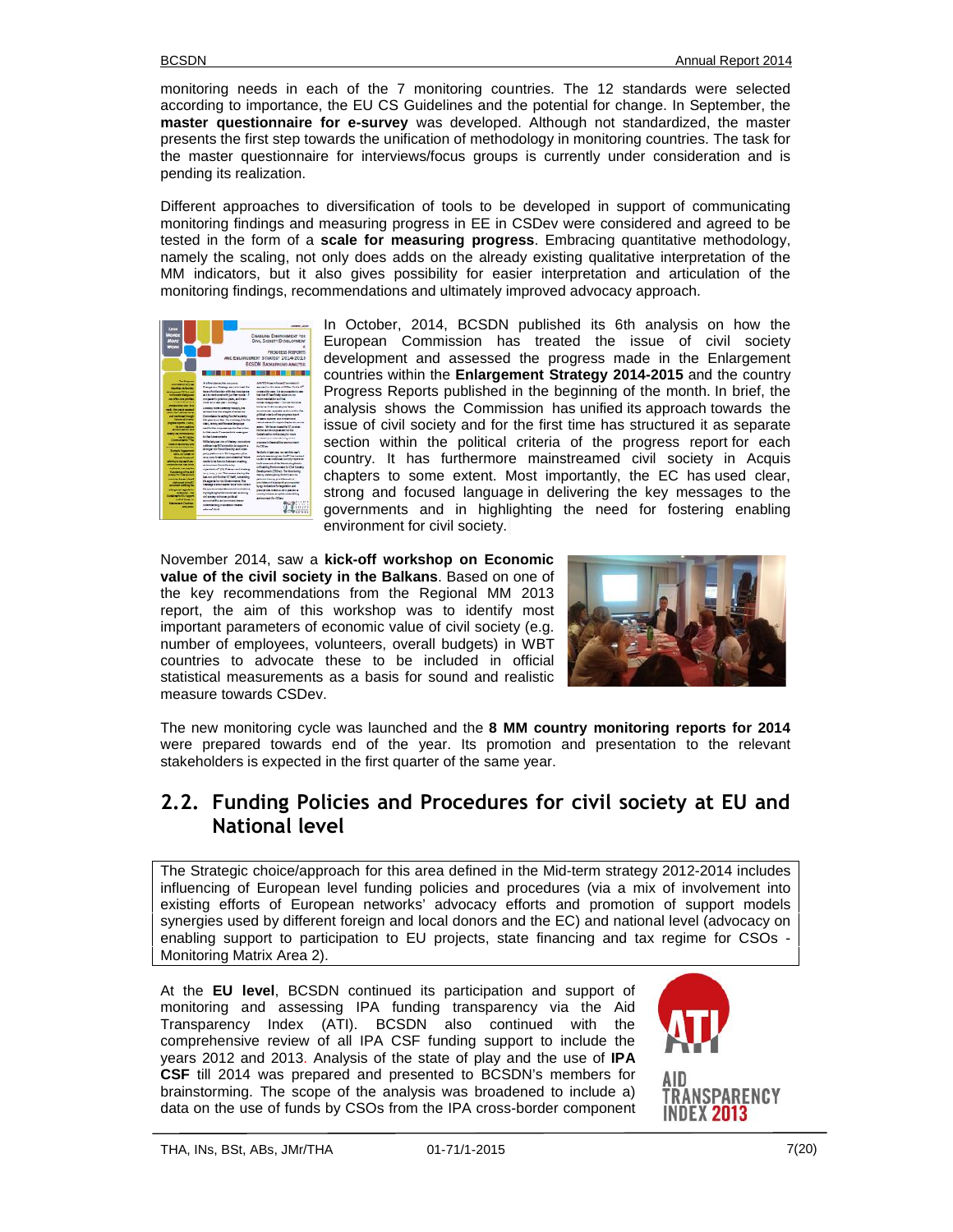(managed by DG) in the IPA beneficiary countries; b) data on the state funding in three pilot countries (Macedonia, Montenegro, Serbia) as a comparison to EU funding available to CSOs. The analysis will serve for further advocacy points, while a policy brief with Infograph for visual presentation of the findings is to br published in the beginning of 2015.

#### *Immediate results and impact include:*

- $\checkmark$  DG Enlargement published Implementation Schedule and started publishing information on IPA funding to ATI standard as of September 2013
- $\checkmark$  Provided clear facts and argument towards the EC in improving its support to civil society and transparency of IPA funding (e.g. launch for  $1<sup>st</sup>$  operating grants call for proposal)
- $\checkmark$  Enabled timely information and inclusion to civil society influencing IPA 2014-2020 priorities.

#### **2.2.1.Improving Transparency and Inclusive Programming of CS within IPA Funding**

In continuation of cooperation from 2013, BCSDN again this year provided analysis and assessment of DG Enlargement under the Aid Transparency Index (ATI), the **industry standard for assessing foreign assistance transparency** among the world's major donors. BCSDN role was in providing independent assessment against the PWYF and DG's own assessment, which were then analyzed and influence the final scoring.

In terms of programming of IPA civil society support, the focus in 2014 was on **monitoring and coordinating input of civil society to the**

**new IPA 2014-2020 cycle** while at the same time continuing regular monitoring of programming, awarding and contracting of IPA CSF assistance. Concretely, the review of all IPA CSF funding support 2007-2011 was expanded to provide a comprehensive analysis covering the whole period of IPA (2007-2013) that was used to give concrete recommendations for improvement in the programming of the IPA 2014- 2020. The research was closed with data as of 31 $^{\rm st}$  December, 2014 incl. comparison with the state funding mechanisms for support of CSOs to provide for strengthened and targeted basis for advocacy towards both EU commission as well as national governments.

BCSDN has used this analysis for actively contributing to the process of programming of the upcoming **IPA 2014-2020 assistance**. Contributions with concrete recommendations were prepared and sent to the relevant institutions on the Macedonian Country Strategy document 2014-2020 and the Multi-beneficiary Action Document 2014-2015. Additionally, initial analysis with suggestions for improvements was prepared and sent to the members for the other country strategic documents. In doing so, BCSDN cooperated and supported the CSO-lead IPA coordination mechanisms or initiatives where existent (e.g. Kosovo, Macedonia, Serbia).

#### **2.2.2. Support to individual country advocacy activities**

BCSDN supported several in-country advocacy activities directly or via its members under the MM Area 2 (CSO Financial Viability and Sustainability). In Albania, as a result of advocacy activities - lead by Partners Albania and including IDM – changes to the VAT law included clarifications and improvement in the tax treatment of CSOs. Advocacy on the transparency and accountability of state funding was launched with an IDM debate and policy brief. In Kosovo, activities were directed towards reforms related to state funding for civil society, in particular the revision of the antiterrorism law, whose restrictions directly impede the funding for CSOs. In Macedonia, updated version of guidelines on economic activity was published to promote the new measure with CSOs and both BCSDN and MCIC supported a CSO initiative to improve long-standing tax treatment issues (personal tax etc.). Similarly, in Serbia, the support was provided to initiatives directed towards the changes of tax laws.

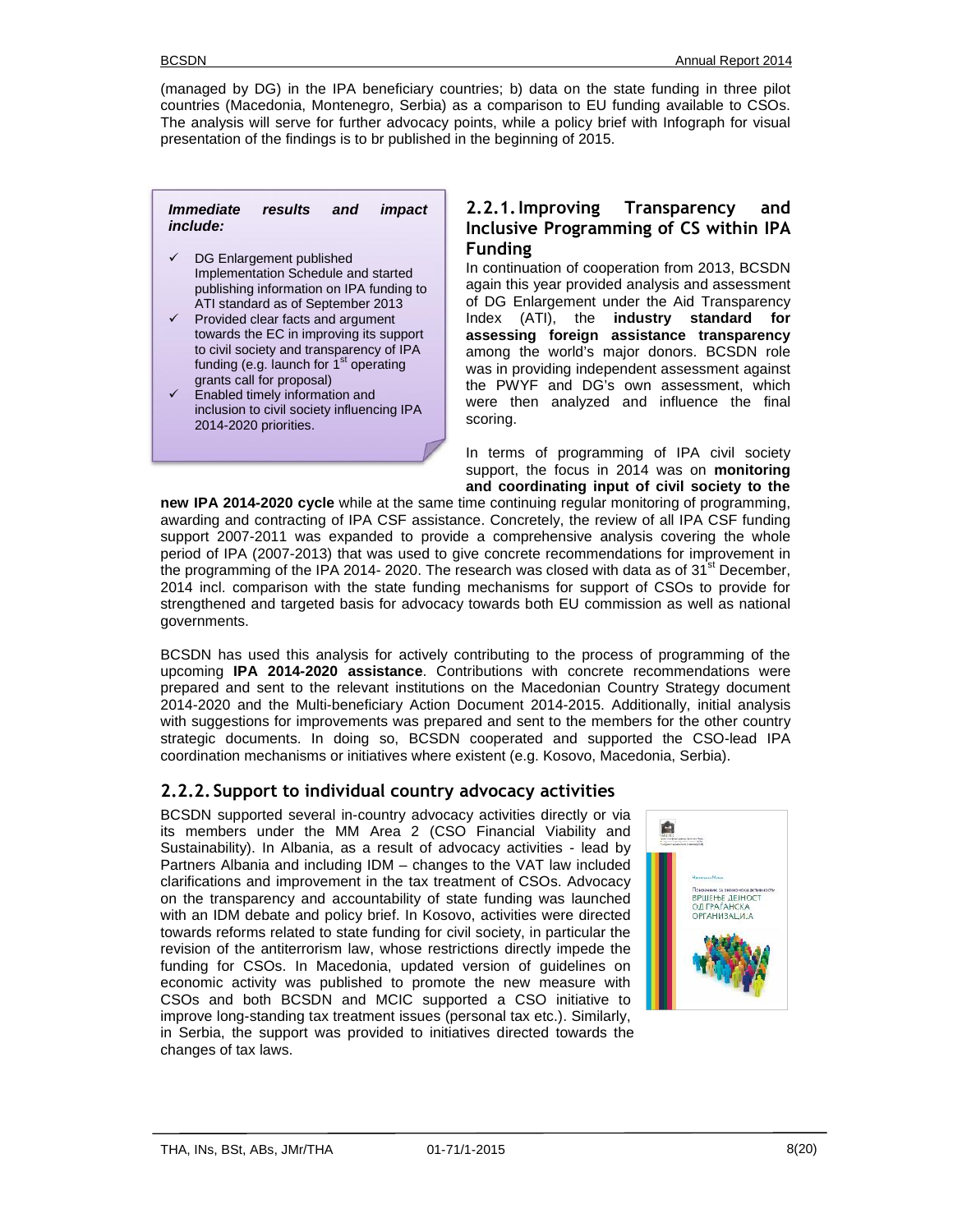### **2.3. Establishing structured dialogue between civil society in the Balkans, national and EU institutions**

The strategic choice/approach for this area defined in the Mid-term strategy 2012-2014 is composed of advocacy for effective participation to existing structures for dialogue and programming, both at European and national level, under current, future IPA and Structural Funds.

#### *Immediate results and impact include:*

- The role of civil society and citizens perspective represented in key research on the EU integration capacity
- Boosting and supporting re engagement of public institutions civil society relations in several countries (e.g. Albania, Kosovo)
- Improved knowledge and capacities of CSOs and Government officials on (social) service provision regionally and esp. in Albania, **Serbia**

#### **2.3.1. Strengthening the role of civil society in Enlargement process via research**

As partner in the FP7 "Maximizing the Integration Capacity of the EU" project, BCSDN as the only WB partner provided the local context and particularly included **the perspective of the role and value of civil society actors in the project's activities and outputs, which are targeted to EU and Enlargement countries decision-makers**.

In 2014 BCSDN has contributed to 3 research activities:

- 1. Identifying national discourse on EU Enlargement in Macedonia and Serbia;
- 2. Mapping on EU efforts to promote the rule of law in Enlargement countries (the view of watchdog CSOs and media);

3. Organization on international workshop on the Effects on Europeanization on the issue of minority rights protection in Enlargement countries (the role of CSOs).

The aim of the *Identifying national discourse on EU Enlargement* deliverable was to identify how the EU Enlargement is perceived by ordinary citizens in two enlargement countries: Macedonia and Serbia. BCSDN was tasked to prepare data for analysis using the Q method analysis foreseen by the coordinator of the task - Leiden University. For this purpose, BCSDN organized 3 focus groups in each country, whose results were used for complying Q sort interviews. BCSDN conducted 72 individual interviews in total with random respondents across Macedonia and Serbia. The aim of the research on *Mapping on EU efforts to promote the rule of law in Enlargement countries* was to map EU efforts to develop judicial independence and the rule of law in the Western Balkans. For this purpose, BCSDN was responsible for identifying and conducting 12 interviews with relevant watchdog civil society and media organizations in the Western Balkan countries active in addressing improper political influence in the judicial system.

The third deliverable BCSDN was involved as part of the MAXCAP project was the international workshop organized in partnership with Queen Mary University London on *"The Effects on Europeanization on the issue of minority rights protection in Enlargement countries".* The workshop was held on 20<sup>th</sup> -21<sup>st</sup> November, 2014 in Sarajevo. BCSDN was responsible for organizing the workshop and for bringing relevant CSOs from the region to present the practitioner's point of view and contribute with a bottom up insight in identifying EU's future agendas and priorities. Experience on



the role of civil society and especially the enabling environment was presented within a MAXCAP seminar held in Tbilisi on 8<sup>th</sup>-9<sup>th</sup> October, 2014, Georgia before Georgian academia, decisionmakers and civil society representatives.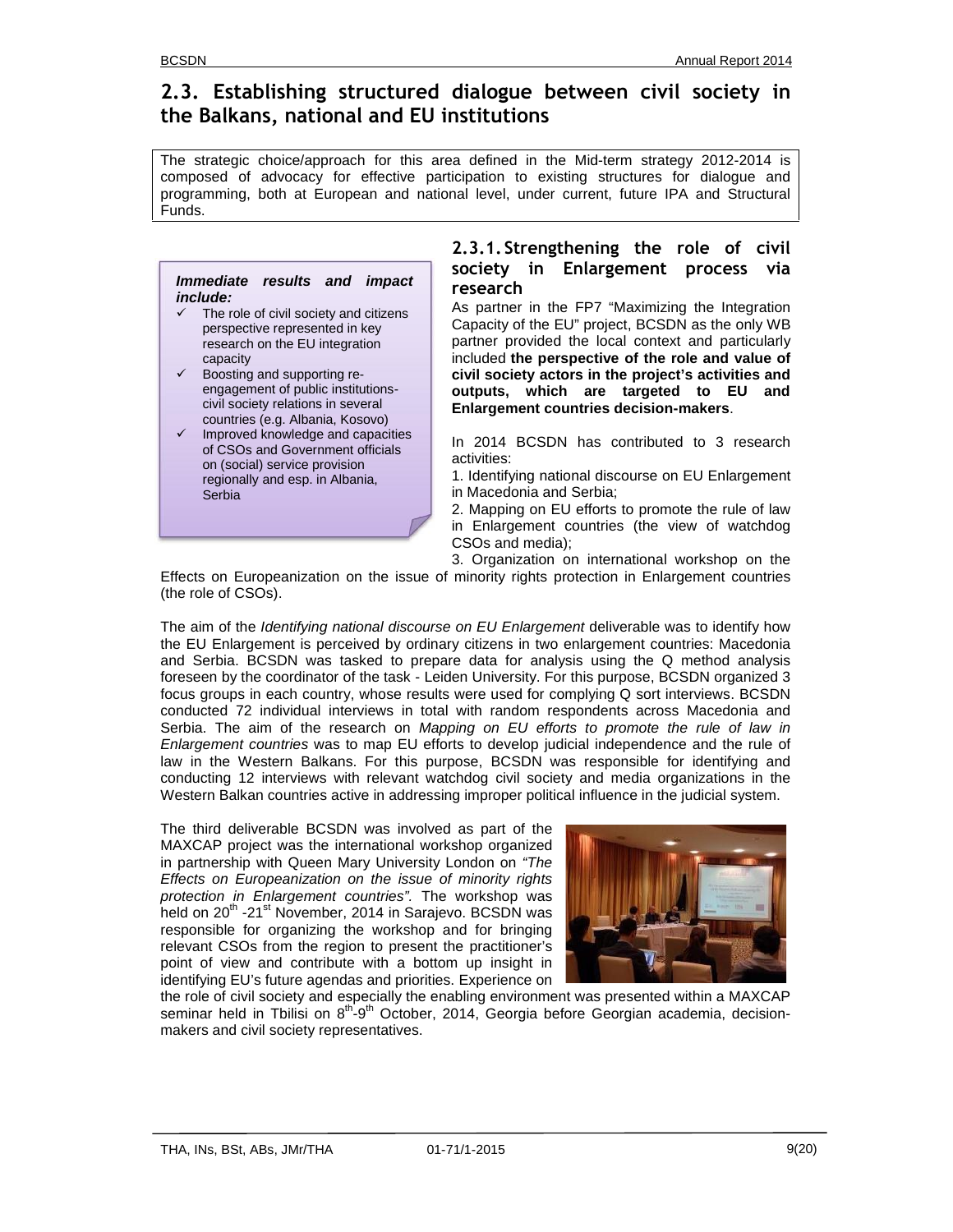#### **2.3.2. Support to individual country advocacy activities**

BCSDN supported several in-country advocacy activities directly or via its members under the MM Area 3 (Government-CSO Relationship). In Albania, advocacy in improved institutional set up for cooperation resulted in adoption of a Parliament declaration on the role of civil society on 24th December, 2014. Research on social procurement was conducted and published, advocating for development and implementation of social procurement and partnership between the CSOs and the State in the process. In Kosovo, support was provided to implementation of the new Strategy by supporting development of the rulebook and procedure for selection of civil society representatives to the Council. In Macedonia, a monitoring assessment on the implementation of the Strategy 2012-2017 was made so as to boost staled process of implementation. In Serbia, social contracting concept with exchange of good practices was presented in Serbia which aimed at improving the implementation of the Law on social provision. Finally, a regional study visit on service provision was organized in Slovenia on 22<sup>nd</sup>-24<sup>th</sup> October, 2014 for representatives of governments and project with the purpose of presenting the Slovenian case of already established partnership between state and CSOs in the area of service provision.

### **2.4. Alternative sources & models for supporting civil society**

The strategic choice/approach for this area defined in the Mid-term strategy 2012-2014 is to inform and influence exit strategies of foreign donors supporting CSDev and effective transition to domestically-funded civil society.

#### *Immediate results and impact include:*

- *Mapping donors cooperation and coordination with local stakeholders*
- *Influence on EU and other donor agendas to reflect the needs of local civil society actors*

In 2014, field visit interviews were finalized with Kosovo being the  $6<sup>th</sup>$  and final country within the framework of the donor strategies and practices research. With this, the field research phase was finalized with a total number of **84 donors interviewed**. Data collected from field research served as a basis for developing in-depth country

specific analysis as well as the regional perspective, which was produced by Queen Mary University of London. The analysis was

first presented to the **national donors/stakeholders** in Bosnia and Herzegovina (20<sup>th</sup> November, 2014) and Macedonia (28<sup>th</sup> November, 2014), for consultation and feedback. Upon receiving the comments and remarks from the relevant stakeholders, the analysis was published in December 2014. This analysis delivers profile of strategies employed by donors in the WB region with the aim of providing comprehensive understanding of policies, decision making, coordination mechanisms and approaches taken by international donors in the region.

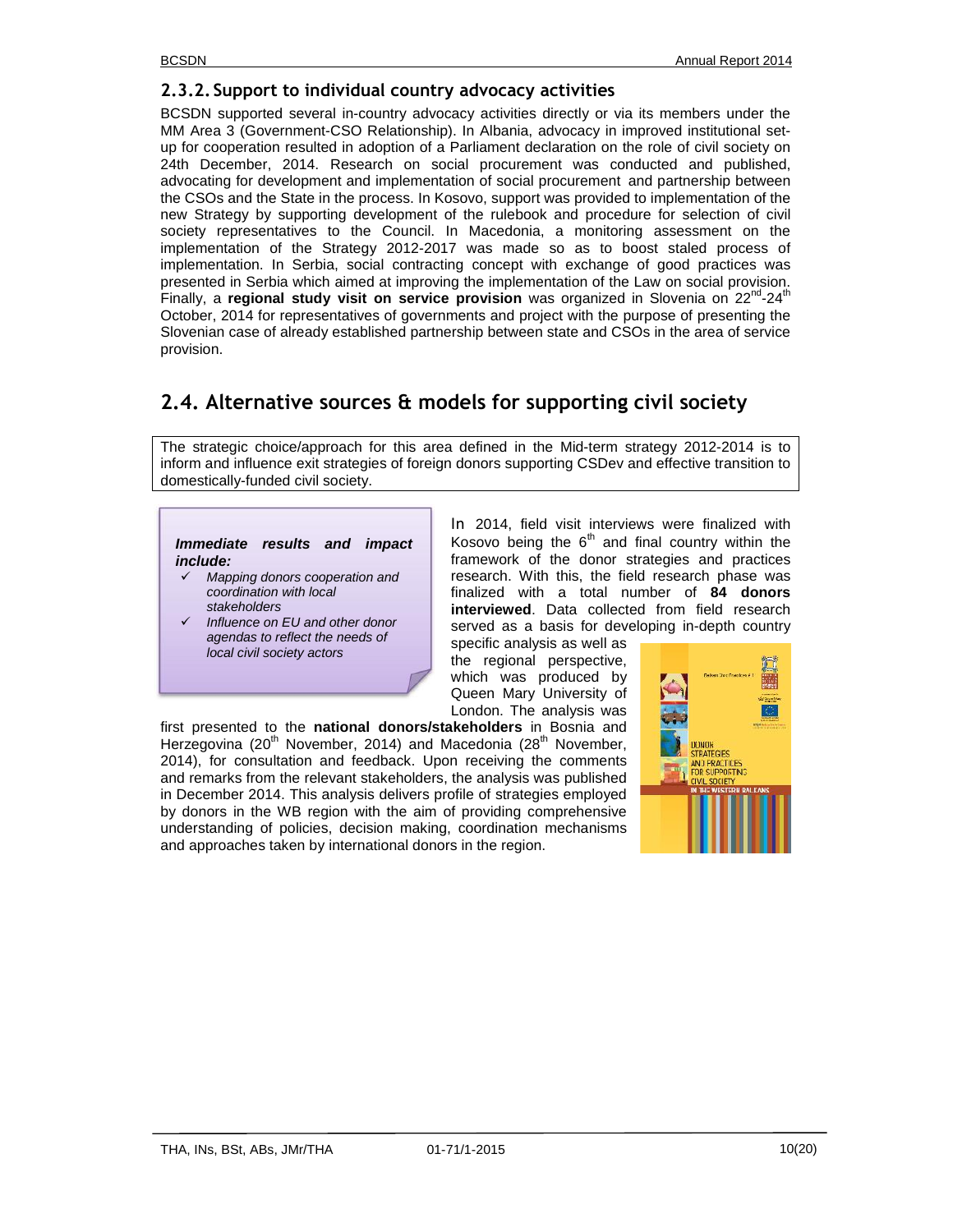### **2.5. Opportunities for influencing EU and national policies and programmes for civil society**

The strategic choice/approach for this area defined in the Mid-term strategy 2012-2014 is to support advocacy capacities, develop skills and provide information on the existing civil society related policies and programmes.

#### **2.5.1. Slovak Balkan Public Policy Fund – Widening the Network by Sharing Experiences and Knowledge**

*Immediate results and impact include:*

- $\checkmark$  Tailor-made policy and advocacy support to 21 CSOs in 6 Balkan countries
- Piloted fellowship component to strengthen the SBPPF approach

BCSDN, in cooperation with Pontis Foundation and support by Slovak Aid has administrating the 2<sup>nd</sup> cycle of the Fund with the aim to support civil society actors form the Western Balkans to develop their advocacy capacities and increase their engagement into the creation of public policy in regards to the EU integration process. The SBPPF has proved to be a successful support model for boosting the advocacy skills of civil society representatives, as the projects supported in both rounds have demonstrated tangible results from their policy work.

BCSDN in 2013 announced the successful candidates for funding under the Slovak and Balkan Public Policy Fund Programme. Out of 167 submitted project proposals from organizations and researchers from Albania, Bosnia and Herzegovina, Kosovo, Macedonia, Montenegro and Serbia, **21 proposals** were selected for funding. All selected grantees implemented their research and advocacy projects throughout 2014, all the papers have been publicly presented in front of relevant stakeholders at national level, organized by the grantees themselves and funded through



SBPPF. The objective of the public presentations was to present the research data and the main policy recommendations set in the policy papers but also it served as an opportunity to raise public awareness about the addressed topic in each of the papers and advocate and lobby for improvement of public policies among the representatives of the CSOs, public institutions, donors and other relevant stakeholders who attended the presentations. A total of 21 public policy papers have been published in a joint SBPPF publication, prepared by BCSDN. Through this second round of the SBPPF programme, the grantees (organizations and individuals) prepared quality policy outputs, revolving around two priority themes 1) Democracy and the rule of law and 2) Non-majority communities.

From 1<sup>st</sup>-3<sup>rd</sup> October 2014, representatives of 5 SBPPF grantees attended a **study visit** in Brussels. The grantees participated on a tailor made study visit with relevant individual meetings that took place in Brussels, with the EU institutions, CSOs and businesses that are relevant for the field of their research. IDSCS and CEA from Macedonia, KCSS from Kosovo supported by Pontis Foundation and SlovakAid; Institute for Environmental Policy from Albania and CERD BIH supported by BCSDN through the IPA FPA project participated on the visit. Joint meetings were organized in the EP with MEP



Kukan that has a long term experience with the WB countries with whom the grantees were able to discuss directly the enlargement process and the situation in their countries. The grantees also met with the units of the EP that deal directly with the Western Balkans, a meeting organized by Mr. Andre de Munter, policy advisor in the EP and the Slovak representation to the EU. They all had highly useful meetings with EC representatives dealing with their countries and the topics they have worked on, and specific organizations on EU level that work on similar issues.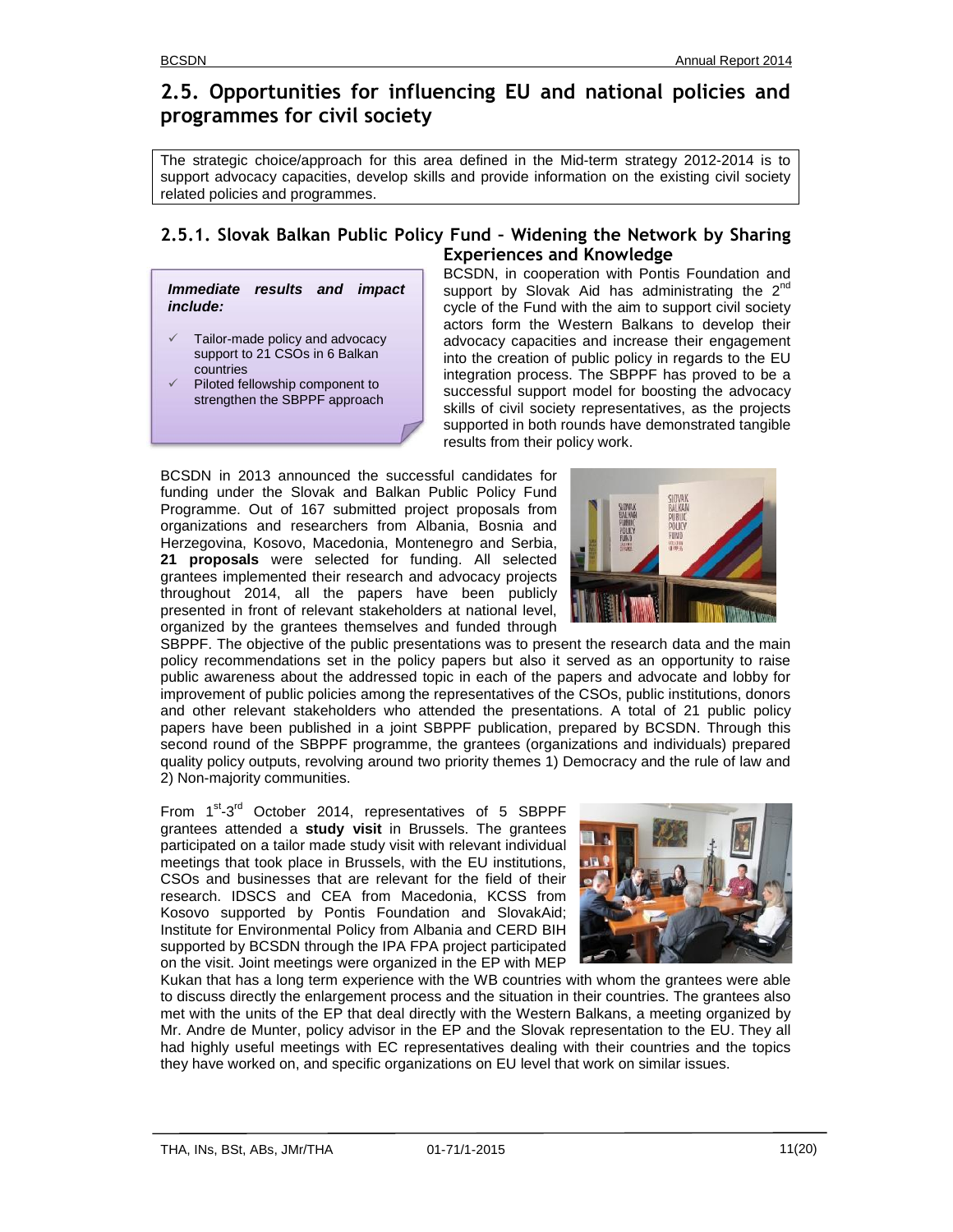The Fund results were **presented** at two occasions: at the 3rd Annual International Conference "Development and Democracy" held in Bratislava, Slovakia, 15<sup>th</sup> October, 2014 and in a meeting with the Slovak ambassador in Macedonia. H.E Martin Bezák held on 13<sup>th</sup> November, 2014.

### **2.5.2. New Internship Component-Young Researchers Programme**

#### *Immediate results and impact include:*

- New innovative communication products (i.e. Infograph & photo story) have engaged new audiences and made information more enticing.
- A more active communication strategy has seen the significant growth of BCSDN's audience

Under the Visegrad-Balkan Public Policy Fund, Young Researches Programme, BCSDN partnered with several CEE organizations (the Pontis Foundation (Slovakia), DEMAS (Czech Republic), Demnet (Hungary) and its member KCSF (Kosovo) to **pilot an internship component** to its capacity building via the Fund. The aim of the programme was to provide fellows with a chance to get first-

hand experience with successful stories of the transformation

process and involvement of



the civil society in policy making. Within the framework of this programme, on the 24th of April 2014 in Skopje, the "Promotion of the selected IVF Fellowships from Macedonia" took place, organized by BCSDN. The event was an

opportunity to inform the public about the possibilities offered through this programme through presentations of the selected research fellowships, and served as a platform for exchange of experiences and for discussion on the opportunities for further cooperation.

### **2.6. Communication and involvement through the region**

The strategic approach/choice for this area defined in the Mid-term strategy 2012-2014 is focused on effective and sustainable functioning of BCSDN and effective internal and external communication.

When it comes to communication and outreach, 2014 has been an exciting and successful year for BCSDN, marked with numerous events, publications and products which have reached a wide target audience and have received positive feedback by important stakeholders. BCSDN continued using and enhanced its existing outreach programs which include BCSDN's main website, the E-mail Alerts service, Newsletter and social media, but also expanded to other social networking channels, such as Twitter and LinkedIn, in order to effectively reach different audiences, and paid increased attention to branding and visualization in order to strengthen recognition and visibility of the network and its products. Especially exciting was the **launching of the new Monitoring Matrix website**, first of its kind focused on the region, aiming to engage the audience and capture the visitors' interest with better visual presentation of the comprehensive research..

#### **2.6.1. Outreach and Communication**

Last year's communication strategy was reviewed and refreshed, and a more comprehensive approach was developed, leading to a wider audience reach.

The main **BCSDN website** has attracted around 22.000 visits in 2014 made by 13.450 users, out of which more than 40% are returning visitors. Despite the fact that the number of visitors to the website has not shown an increase since last year, there has been an increased interaction of the visitors with the page based on the average length and number of pages viewed during a session



www.monitoringmatrix.net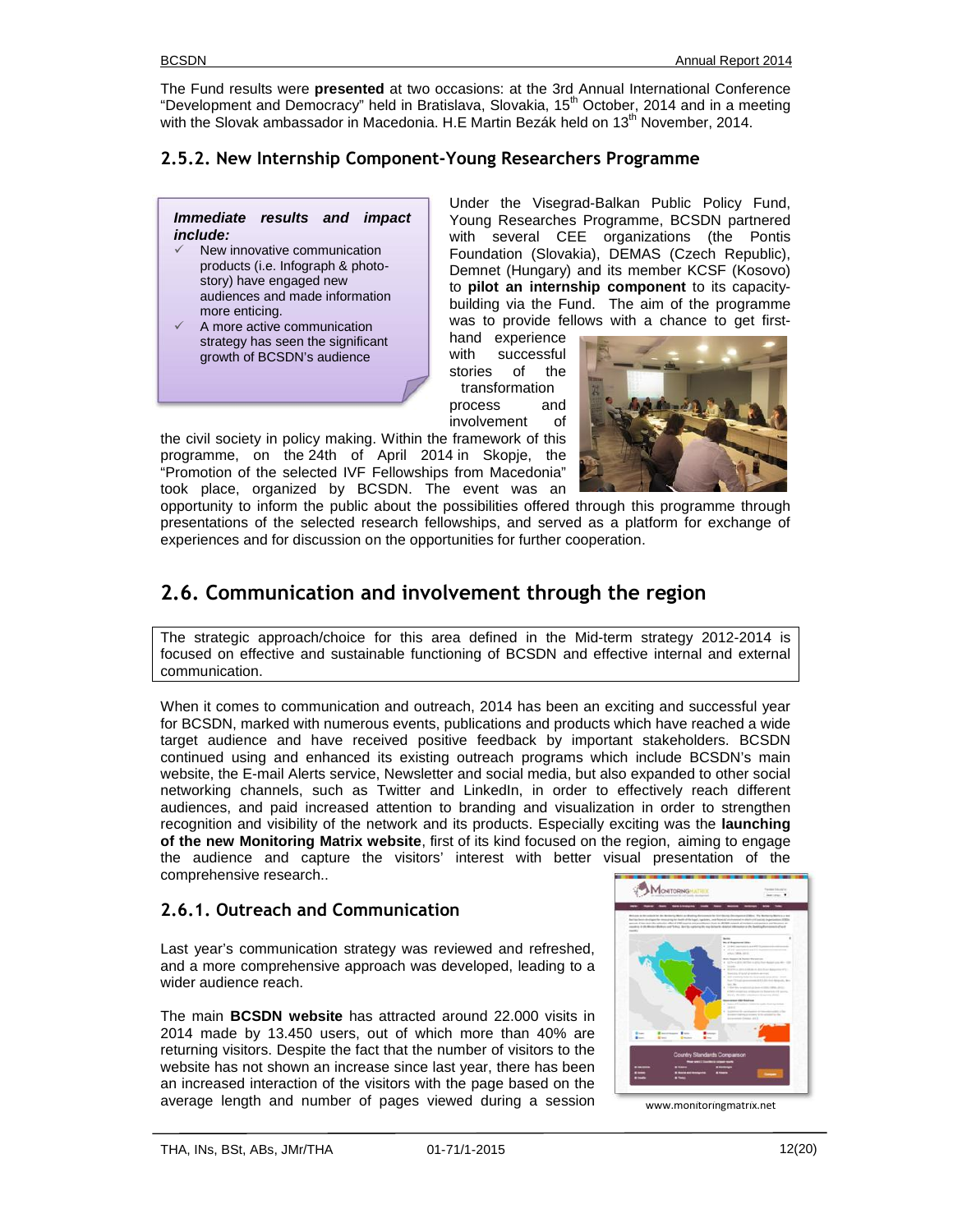which have increased since 2013. This confirms that balkancsd.net is perceived as a relevant source for information, news and resources regarding civil society in the region, and has an established base of regular visitors. The **Monitoring Matrix website**, on the other hand, after seven months since its launch has attracted around 1.300 visitors, with a relatively high return rate of 45%, showing that about half of the visitors, have been visiting the website multiple times.



Furthermore, BCSDN in 2014 used a more elaborate **social media** strategy and increased its activity on different social networking channels, namely Twitter and LinkedIn, apart of the already active Facebook page. BCSDN's **Facebook** page continued growing in 2014 and reached 2071 "likes", which represents a notable 60% increase in number of fans since last year, but has also shown an increase in audience engagement with the page. In 2014 BCSDN used several sponsored ads catered to a desired demographic which has showed significant results in ensuring a wide reach of the target audiences and in increasing the engagement of users. Regarding other social

networking channels, BCSDN's **Twitter** profile has tripled its followers' base, reaching 289 followers (thus, tripling the followers base), while the newly opened **LinkedIn** profile, aiming to present more technical content and reach professionals in the field, is slowly building its expert audience and connections, and has reached more than 90 followers within a couple of months. While social media have been used effectively for reaching a wider audience, BCSDN's Email Alerts (EMA) service and the quarterly Newsletters have remained popular with the more expert audience, and are key to reaching BCSDN's most important stakeholders. The **E-mail Alerts** is a bi-weekly service that consolidates and disseminates interesting and up-to-date news and information about civil society in the region. The EMA's subscriber base has around 1400 registered users, and the number continues to grow. The **Newsletter** service, on the other hand, this year was refreshed and redesigned to put the focus solely on the network, in order to better communicate and promote BCSDN's activities and achievements and reach important stakeholders more effectively. In 2014, BCSDN published 24 E-mail Alerts and 3 Newsletters. In addition to the regular Newsletters, BCSDN prepared a special Newsletter edition on the topic of the EC Enlargement Strategy and Progress Reports, featuring BCSDN's background analysis and related publications, which was directly communicated to experts, media and relevant institutions.



Joint SBPPF publication

In 2014, BCSDN had several **publications** which were successfully presented and gained the attention of various stakeholders. The 10<sup>th</sup> published edition of the **Balkan Civic Practices** is the first Monitoring Matrix Regional Report and the 11<sup>th</sup> edition is the "Donor Strategies and Practices for supporting Civil Society in the Western Balkans" Report. In addition to the Balkan Civic Practices publications, BCSDN within the framework of the Slovak Balkan Public Policy Fund (**SPBBF**) prepared a joint publication of 21 public policy papers on various topics, and promoted the publication also at an international conference in Bratislava, as well as

to the Slovak Ambassador in Macedonia.

In order to effectively reach the target audience, BCSDN is using various communication channels and tools, both online and offline. Seeking to increase the visibility of the network and its products, in 2014 BCSDN designed a number of **printed promotional materials** which were disseminated at different BCSDN events. In this regard, BCSDN designed a notebook, two leaflets for the Monitoring Matrix, and a booklet on what is an enabling environment for CSDev, providing a better visual presentation of BCSDN's products and engaging/reaching out also to a wider non-expert



audience. In addition, for a more eye-catching experience online, BCSDN implemented a "photo-story" promotional campaign on Facebook for the Monitoring Matrix promo materials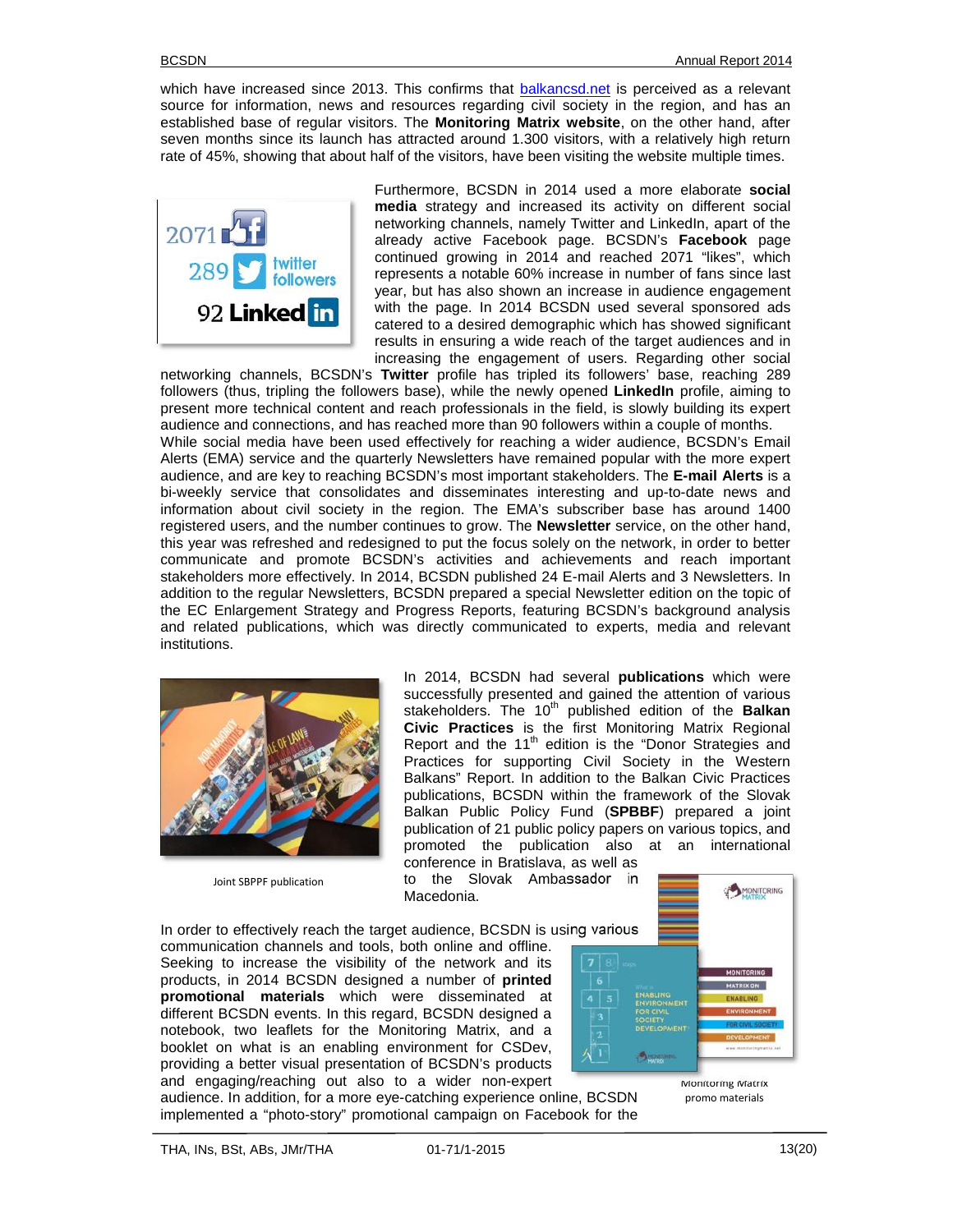Monitoring Matrix regional report during the summer. In order to engage the audience and keep the information "alive" for a longer time, quotes from the report were uploaded on the Facebook profile as images designed to reflect and promote the Monitoring Matrix branding and thus to increase recognition.

Altogether, BCSDN's communication activities have shown positive results, and the feedback and engagement by influential organizations and relevant individuals has confirmed that the **information was reaching key stakeholders within and outside of its operational region**. BCSDN will continue improving efforts in engaging the target audience and increasing visibility and recognition of the network, for which a communication strategy on a network level, instead of EO-level, is also planned for the next year.

# **3. ORGANISATION**

#### **Maturing organization put to the test**

2014 has been the most successful year for the organization as such as it has grown to 5 fulltime employed, biggest budget and adoption and testing of set of internal governance rules such as Board Rules of procedure, Executive Office, Financial and Working Relations rulebooks/policy. Finally, the elections of the Board and appointment of the Executive Director have taken place.

#### **Transforming European to national success on enabling environment**

Impact achieved on the Enlargement policy and IPA funding to civil society has been consolidated and key challenge worked on in 2014 was on how to transform this into effective and tangible advocacy success in EE in Enlargement countries, which are seeing tendencies in sidelining basic freedoms and role of civil society. Here, the roll-out of the Mid-term strategy 2015-2017 has been set in Budva strategic meeting.

#### **Securing sustainability**

While the financial funding for operation and all other planned activities have been secured (IPA FPA, BTD till end 2014), the network's sustainability depends on generating its own (incl. membership fee, services), long-term and institutional donors/partners.

### **4. EXTERNAL COOPERATION AND NETWORKING**

BCSDN continued its cooperation and membership in **CIVICUS World Alliance for Citizen Participation**. The main identified areas for cooperation between BCSDN and CIVICUS are: (1) participating and contributing to CIVICUS's global civil society assessments via the Civil Society Rapid Assessment and State of Civil Society report for the Balkan region; (2) contributing to the development of CIVICUS's Enabling<br>continential menitoring methodology based on the BCSDN Matrix for CIVICUS environment monitoring methodology based on the BCSDN Matrix for Enabling Environment for Civil Society Development; (3) providing input



into a global survey on the quality of engagement between the intergovernmental sphere and the civil society; and (4) becoming an official partner on civil society related news from the Balkan region by providing relevant information on the country/regional context. Moreover, BCSDN became an associate in AGNA (Affinity Group of National Associations) and was present at the International Civil Society Week in Johannesburg, South Africa between 19<sup>th</sup> and 25<sup>th</sup> November with presentation of the network and the MM.



**FOUNDATION** 

In September 2014, BCSDN also jointed the CSDN partnered with the **Thomson Reuters Foundation through the TrustLaw Connect service**. TrustLaw is the Thomson Reuters Foundation's global pro bono legal service that connects NGOs and social enterprises with the best law firms around the world willing to provide their services free of charge.

BCSDN has participated or been presented on several global events in 2014. BCSDN's Executive Director, participated to the 2014 edition of the Black Sea NGO Forum (8th-9th December) in Kiev, Ukraine, in the panel devoted to the enabling environment for CSOs in the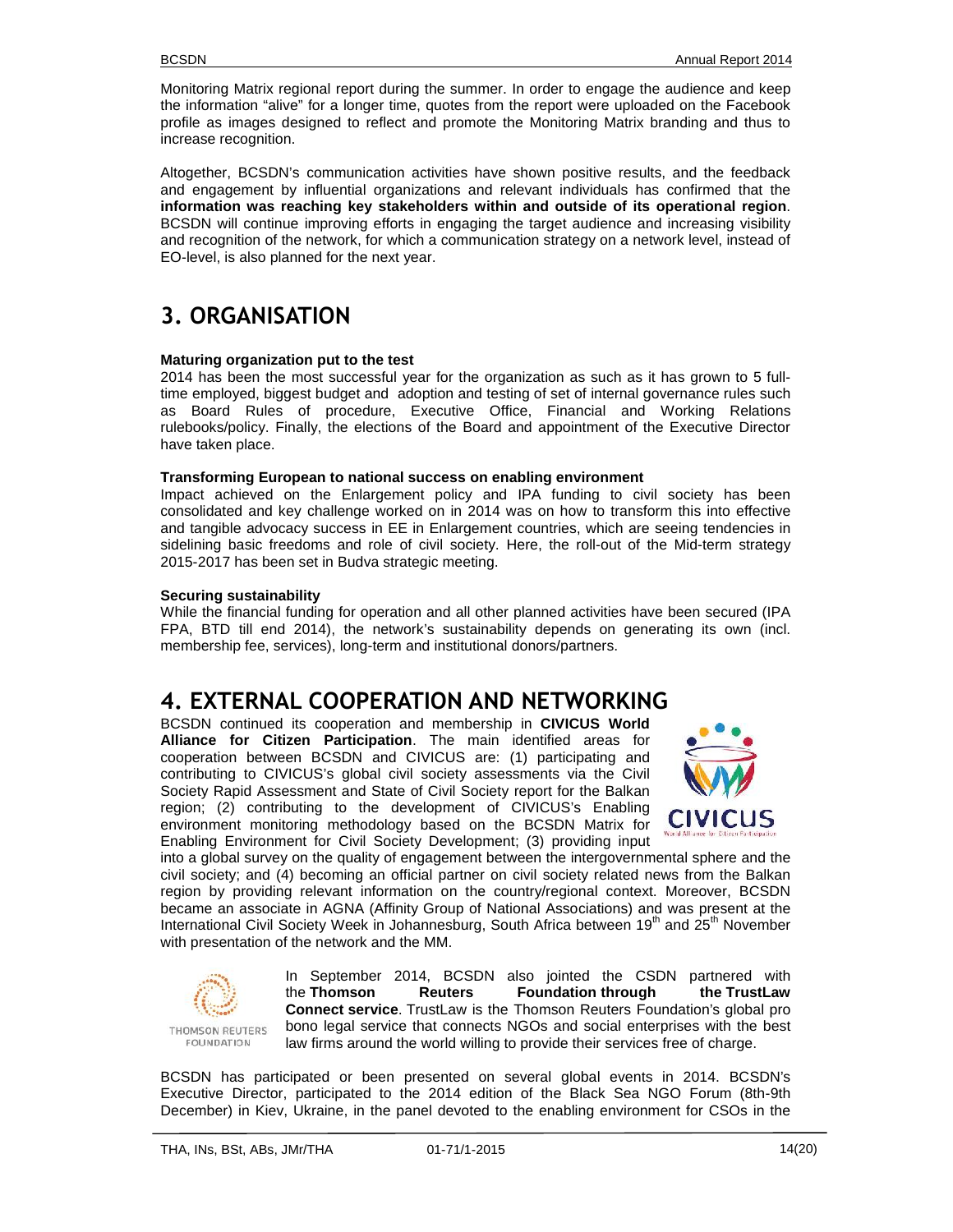region. As partner in the MAXCAP project dealing with research on maximizing EU's integration capacity the Executive Director, featured as a panelist at a the expert panel discussion on the role of maximizing conditionality in Enlargement countries and the role civil society can play in this process on the 7th-8th October in Georgia.

# **5. MONITORING AND EVALUATION**

Regular monitoring of project activities is secured through existing governing and management procedures. External institutional financial audit is conducted yearly on the basis of the Macedonian Law on No-profit Accountancy. Project audits are executed based on donor requirements.

The network activities have undergone 2 external evaluations (in 2003 and 2007) as part of the 3 year programme cycle. There was no evaluation planned for 2014.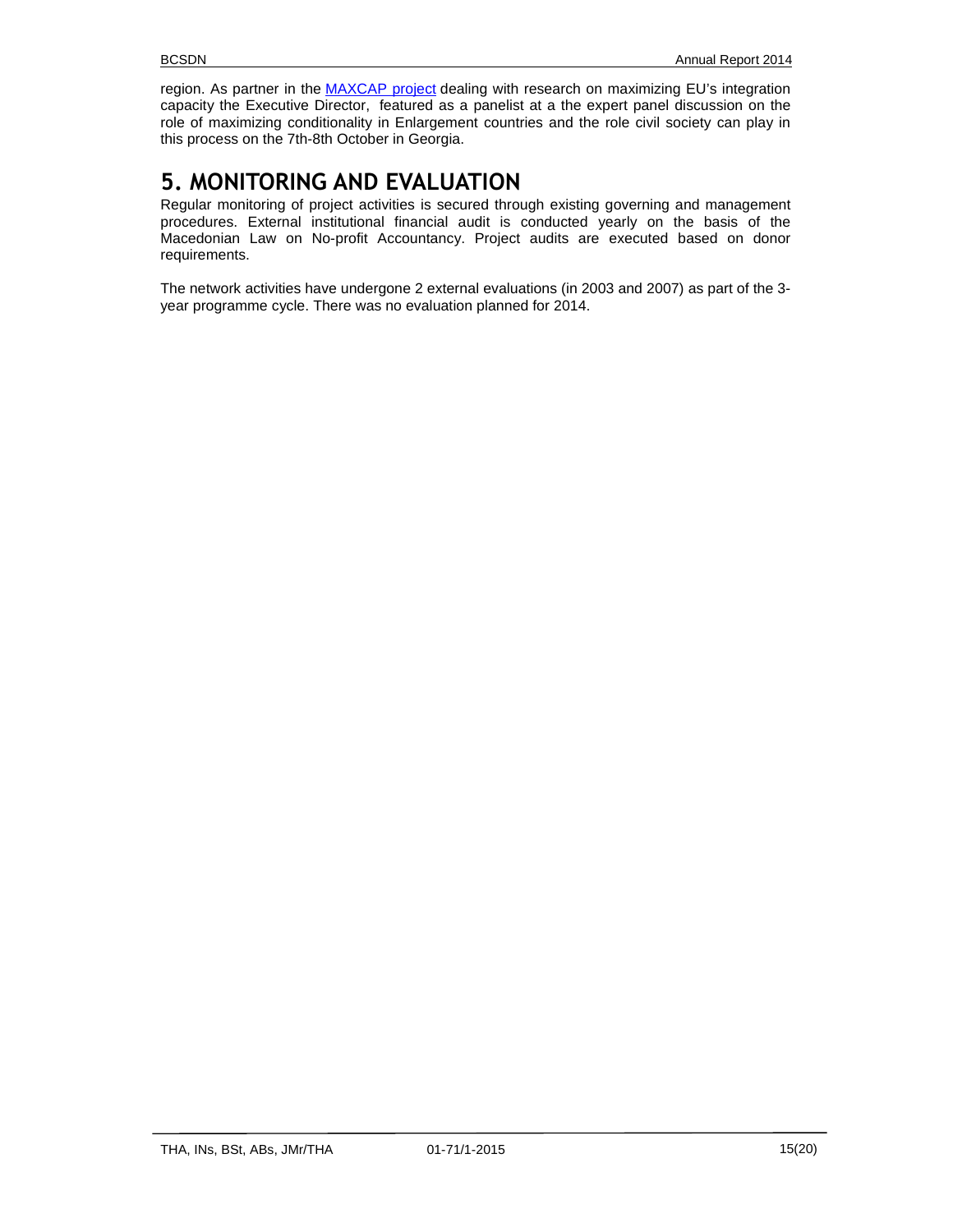# **6. FINANCIAL REPORT (in EUR)**

**BCSDN Budget 2013-2015 (in EUR)**

|                | <b>Budgetlines</b>                               | <b>Financial</b><br>report till<br>31st Dec<br>2012 | <b>Financial</b><br>report till 31st<br><b>Dec</b><br>2013 | <b>Budget</b><br>approved 17th<br>April, 2014<br>Prishtina<br>2014 | <b>Budget</b><br>(change)<br>adopted on 29th<br>Aug 2014<br>Board, Budva<br>2014 | <b>Financial</b><br>report till 31st<br><b>Dec</b><br>2014 |
|----------------|--------------------------------------------------|-----------------------------------------------------|------------------------------------------------------------|--------------------------------------------------------------------|----------------------------------------------------------------------------------|------------------------------------------------------------|
|                |                                                  |                                                     |                                                            | 11.128                                                             | 11.128                                                                           | 14.721                                                     |
| 1              | <b>OFFICE COSTS (incl. overhead)</b>             | 10.318                                              | 12.932                                                     |                                                                    |                                                                                  |                                                            |
| $\mathbf{2}$   | <b>TRAVEL &amp; MEETINGS (incl. netw organs)</b> | 6.329                                               | 13.548                                                     | 13.940                                                             | 13.940                                                                           | 14.567                                                     |
| 3              | <b>COMMUNICATIONS</b>                            | 1.189                                               | 1.575                                                      | 1.200                                                              | 1.200                                                                            | 2.046                                                      |
| 4              | <b>STAFF SALARIES</b>                            | 19.916                                              | 34.463                                                     | 34.820                                                             | 50.991                                                                           | 46.773                                                     |
| 5              | <b>INFORMATION SERVICES (web, alerts etc.)</b>   | 9.928                                               | 2.120                                                      | 1.200                                                              | 1.200                                                                            | 2.105                                                      |
| 6              | <b>FINANCIAL SERVICES (incl. audit)</b>          | 2.820                                               | 4.239                                                      | 8.968                                                              | 3.600                                                                            | 3.962                                                      |
| $\overline{7}$ | <b>EXCHANGE RATE DIFFERENCES</b>                 |                                                     | 1.527                                                      | 1.527                                                              | 1.527                                                                            | 1.207                                                      |
| 8              | <b>DIRECT COSTS</b>                              | 43.174                                              | 255.217                                                    | 345.312                                                            | 345.312                                                                          | 290.366                                                    |
|                | <b>TOTAL EXPANDITURE</b>                         | 93.674                                              | 325.622                                                    | 418.094                                                            | 428.897                                                                          | 375.747                                                    |
| 9              | <b>Members</b>                                   | 3.004                                               | 2.004                                                      | 4.250                                                              | 4.250                                                                            | 3.753                                                      |
| 10             | <b>BTD</b>                                       | 39.283                                              | 60.873                                                     | 29.115                                                             | 64.171                                                                           | 25.766                                                     |
| 11             | <b>EC IPA CSF FPA 2012-2014</b>                  | 33.360                                              | 213.206                                                    | 230.768                                                            | 291.350                                                                          | 529.098                                                    |
| 12             | <b>FP 7 MAXCAP</b>                               |                                                     | 21.783                                                     | 14.234                                                             | 35.982                                                                           | 20.543                                                     |
| 13             | <b>SlovakAid/Pontis (BPPF) II</b>                | 11.180                                              | 18.119                                                     |                                                                    | 9.491                                                                            | 10.503                                                     |
| 14             | <b>EACEA Europe for Citizens (CenzuraPlus)</b>   | 2.435                                               | 1.788                                                      | 6.437                                                              |                                                                                  |                                                            |
| 15             | Intern'l Vishegrad Fund (IVF)/Pontis BPPF        |                                                     | 5.132                                                      | 6.120                                                              | $\mathbf{0}$                                                                     |                                                            |
| 16             | <b>OSI TTF</b>                                   | 893                                                 | 4.463                                                      |                                                                    |                                                                                  | 7.640                                                      |
| 17             | <b>Own revenues</b>                              | 34.701                                              | 4.754                                                      | 4.800                                                              | 4.800                                                                            | 1.430                                                      |
|                | <b>TOTAL REVENUES</b>                            | 124.856                                             | 332.122                                                    | 295.724                                                            | 410.044                                                                          | 598.732                                                    |
|                | <b>BALANCE</b>                                   | 31.182                                              | 6.500                                                      | $-122.371$                                                         | $-18.853$                                                                        | 222.984                                                    |

**Status up-date 8th April, 2015**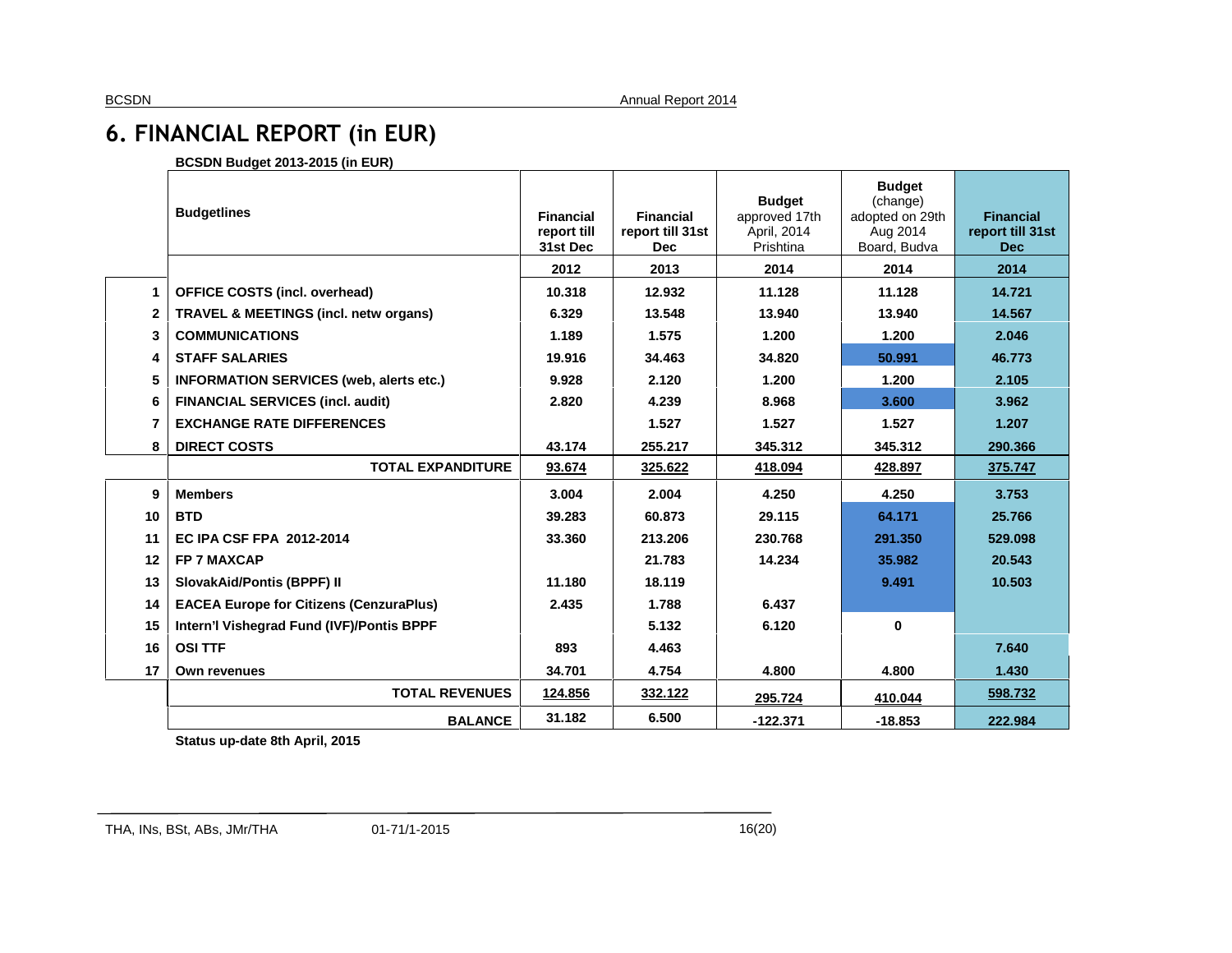#### **Notes:**

- 6 Incl. only accountancy costs as audit has been paid as part of project. Activity audit. Originally planned at 366.960 EUR based on planned expected income (pre-financing + 2nd installment), realized at 246,605 EUR (pre-financing) as the only real income for the period 2013. In 2014, the income presented is in real currency as received on the account, i.e. received 2nd installment April 2014 under Phase I contract and pre-financing received in December 2014 for Phase II contract. Adjustments might be needed as the project has been underspent, but the
- 11 donor has not yet confirmed the approval of the financial report and re-payment of part of the advance payment. Previously not defined since no concrete information from lead partner on specific tasks/cost timing etc. and corrected to real income under pre-financing
- 12 installment. In 2014, the income presented is in real currency as received on the account.
- 17 From 2012, this item also incl. funds from USAID/ICNL-LIF grant (18.095 EUR), EIDHR/MCIC grant (7.256 EUR)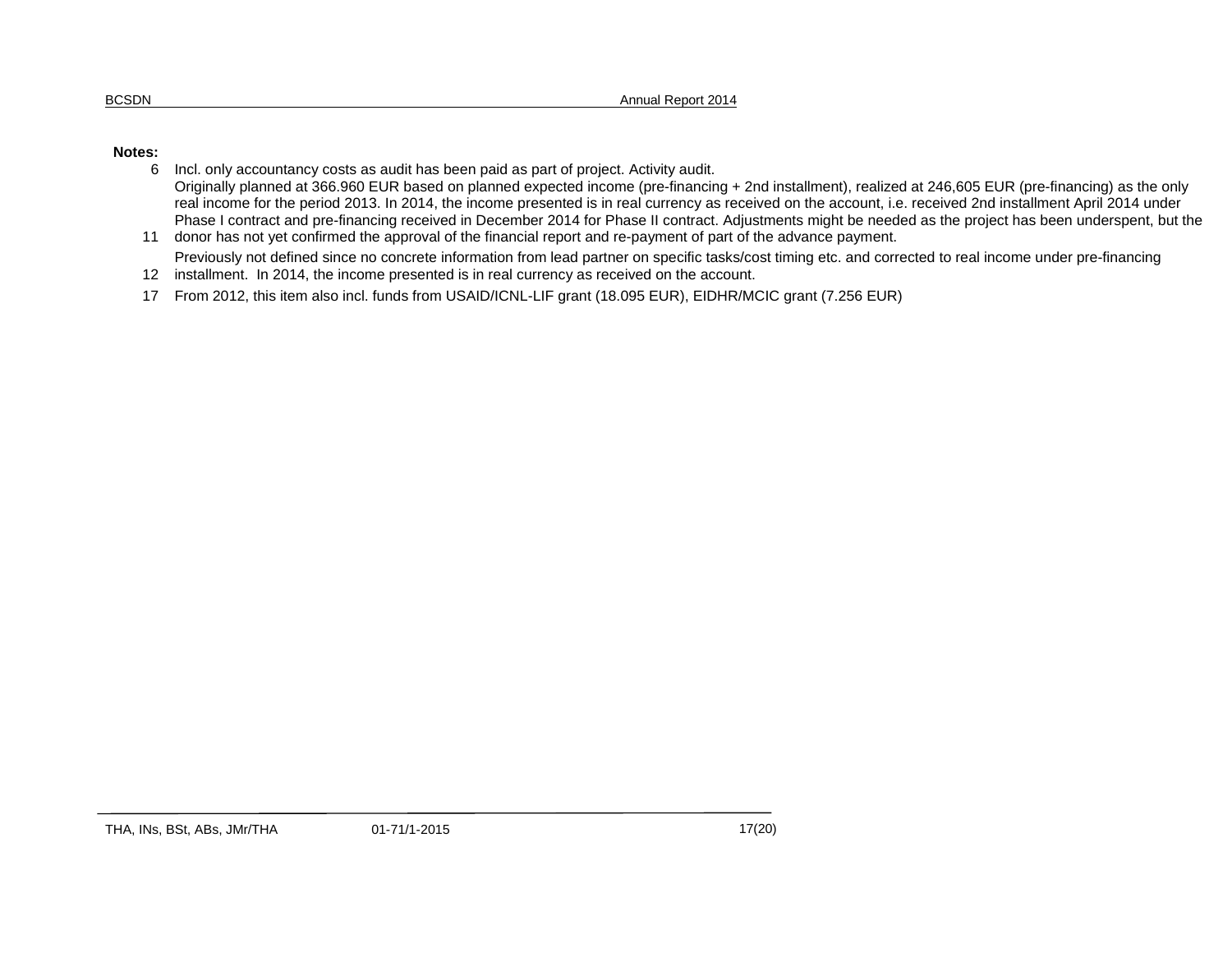| <b>1. BALANCE OF REVENUES AND EXPANDITURES</b>                               |               |               |       |               |               |      |
|------------------------------------------------------------------------------|---------------|---------------|-------|---------------|---------------|------|
| <b>Description</b>                                                           | 2013 (in MKD) | 2013 (in EUR) |       | 2014 (in MKD) | 2014 (in EUR) |      |
| Total revenues                                                               | 22.777.591    | 370.299       |       | 40.172.264    | 643.321       |      |
| Total expenditures                                                           | 20.029.402    | 325.622       |       | 23.101.460    | 375.747       |      |
| Difference between revenues and<br>expenditures                              | 2.748.189     | 44.678        |       | 17.070.804    | 267.574       |      |
| <b>1.1. TOTAL REVENUES</b>                                                   |               |               |       |               |               |      |
| <b>Description</b>                                                           | 2013 (in MKD) | 2013 (in EUR) | %     | 2014 (in MKD) | 2014 (in EUR) | %    |
| Donations and grants                                                         |               |               |       |               |               |      |
| <b>GMF-BTD</b>                                                               | 3.744.402     | 60.873        | 16,4  | 1.584.102     | 25.766        | 3,9  |
| <b>SlovakAid/Pontis Foundation</b>                                           | 1.605.673     | 26.104        | 7,0   | 645.744       | 10.503        | 1,6  |
| <b>EC IPA FPA</b>                                                            | 13.114.563    | 213.206       | 57,6  | 32.529.662    | 529.098       | 81,0 |
| <b>FP7 MAXCAP FUB</b>                                                        | 1.339.878     | 21.783        | 5,9   | 1.262.996     | 20.543        | 3,1  |
| ICNL/USAID-LIF                                                               | 550.036       | 8.942         | 2,4   |               |               |      |
| <b>OSI TTF</b>                                                               | 274.532       | 4.463         | 1,2   | 469.713       | 7.640         | 1,2  |
| <b>EFC-CenzuraPlus</b>                                                       | 109.962       | 1.788         | 0,48  |               |               |      |
| <b>Total donations and grants</b>                                            | 20.739.046    | 337.158       | 91,05 | 36.492.217    | 593.549       | 90,8 |
| Assets from the difference between<br>revenues and expenditures carried-over | 1.494.860     | 24.302        | 6,56  | 2.741.362     | 44.588        | 6,8  |
| Membership fees                                                              | 123.283       | 2.004         | 0,54  | 230.761       | 3.753         | 0,57 |
| Own revenues                                                                 | 309.985       | 5.039         | 1,4   | 18            | 0,29          | 0,00 |
| Reimbursements of costs                                                      | 81.195        | 1.320         | 0,36  | 30.425        | 495           | 0,08 |
| <b>Total own revenues</b>                                                    | 514.463       | 8.364         | 2,3   | 261.204       | 4.249         | 0,65 |
| Interest rates                                                               | 29.222        | 475           | 0,13  | 26.559        | 432           | 0,07 |
| Extraordinary revenues                                                       |               |               |       | 650.922*      | 10.587        | 1,62 |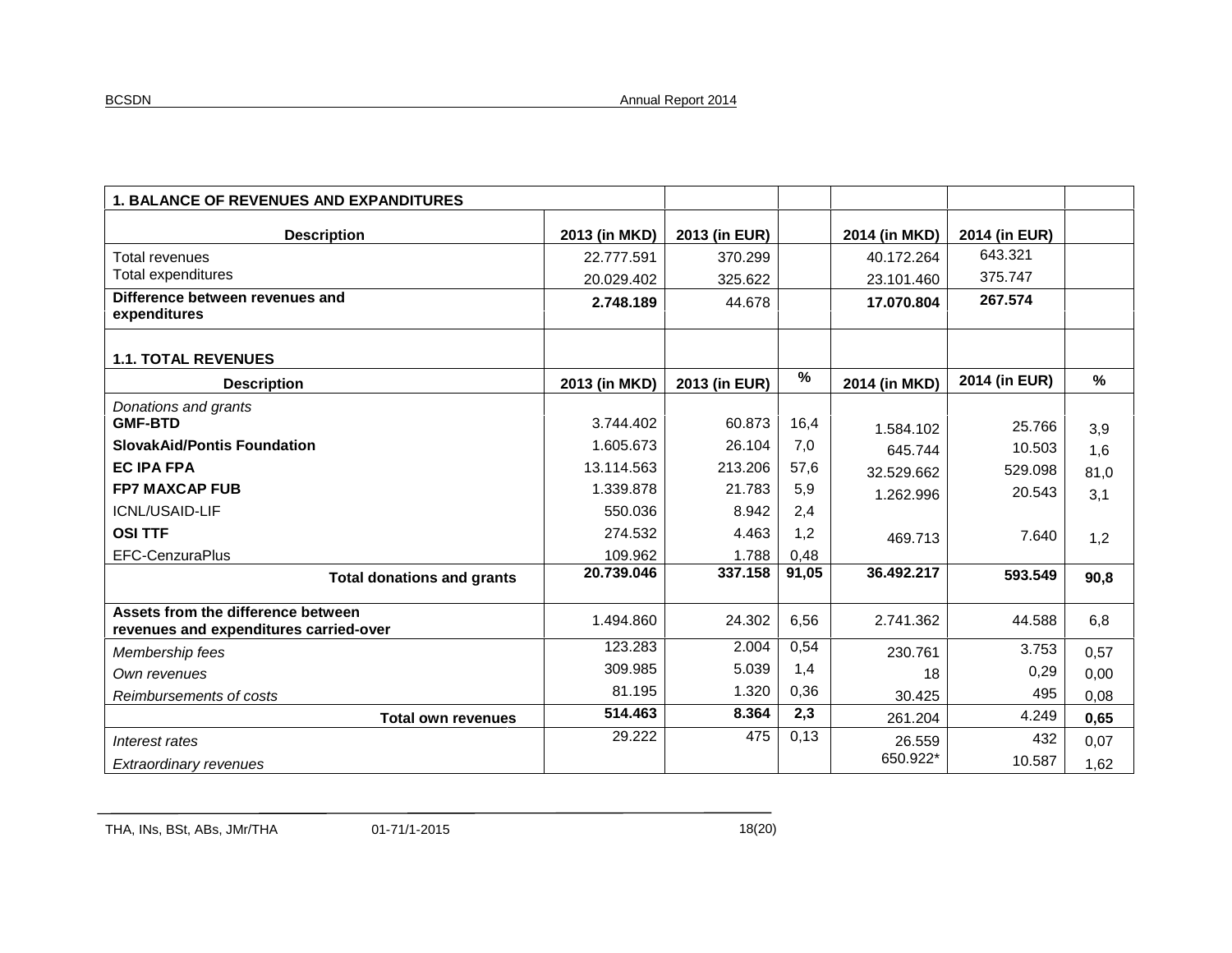| <b>BCSDN</b><br>Annual Report 2014 |            |         |     |            |         |     |  |
|------------------------------------|------------|---------|-----|------------|---------|-----|--|
| <b>TOTAL REVENUES</b>              | 22.777.591 | 370.299 | 100 | 39.552.264 | 643.321 | 100 |  |

| 2013 (in MKD)                           | 2013 (in EUR) |      | 2014 (in MKD) | 2014 (in EUR) | %    |
|-----------------------------------------|---------------|------|---------------|---------------|------|
| 795.441                                 | 12.932        | 4,0  | 905.080       | 14.721        | 3,9  |
| 833.354                                 | 13.548        | 4,2  | 895.596       | 14.567        | 3,9  |
| 96.898                                  | 1.575         | 0,5  | 125.794       | 2.046         | 0,54 |
| 2.119.866                               | 34.463        | 10,6 | 2.875.670     | 46.773        | 12,4 |
| 130.416                                 | 2.120         | 0,7  | 129.446       | 2.105         | 0,56 |
| 551.064                                 | 8.959         | 2,8  | 243.564       | 3.962         | 1,1  |
| 93.959                                  | 1.527         | 0,47 | 74.205        | 1.207         | 0,32 |
| 15.408.451                              | 250.498       | 76.9 | 17.852.105    | 290.366       | 77,3 |
| <b>TOTAL EXPANDITURES</b><br>20.029.402 | 325.622       | 100  | 23.101.460    | 375.747       | 100  |
| <b>BALANCE</b><br>2.748.189             | 44.678        |      | 17.070.804    | 277.658       |      |
| 6.827<br>Tax on profit                  | 111           |      | 8.422         | 137           |      |
| 2.741.362                               | 44.567        |      | 17.062.382    | 277.521       |      |
|                                         |               |      | %             |               |      |

Notes:

\* 620.000 MKD or 10.085 EUR reorganized from founding fund as per Law on non-profit accountancy.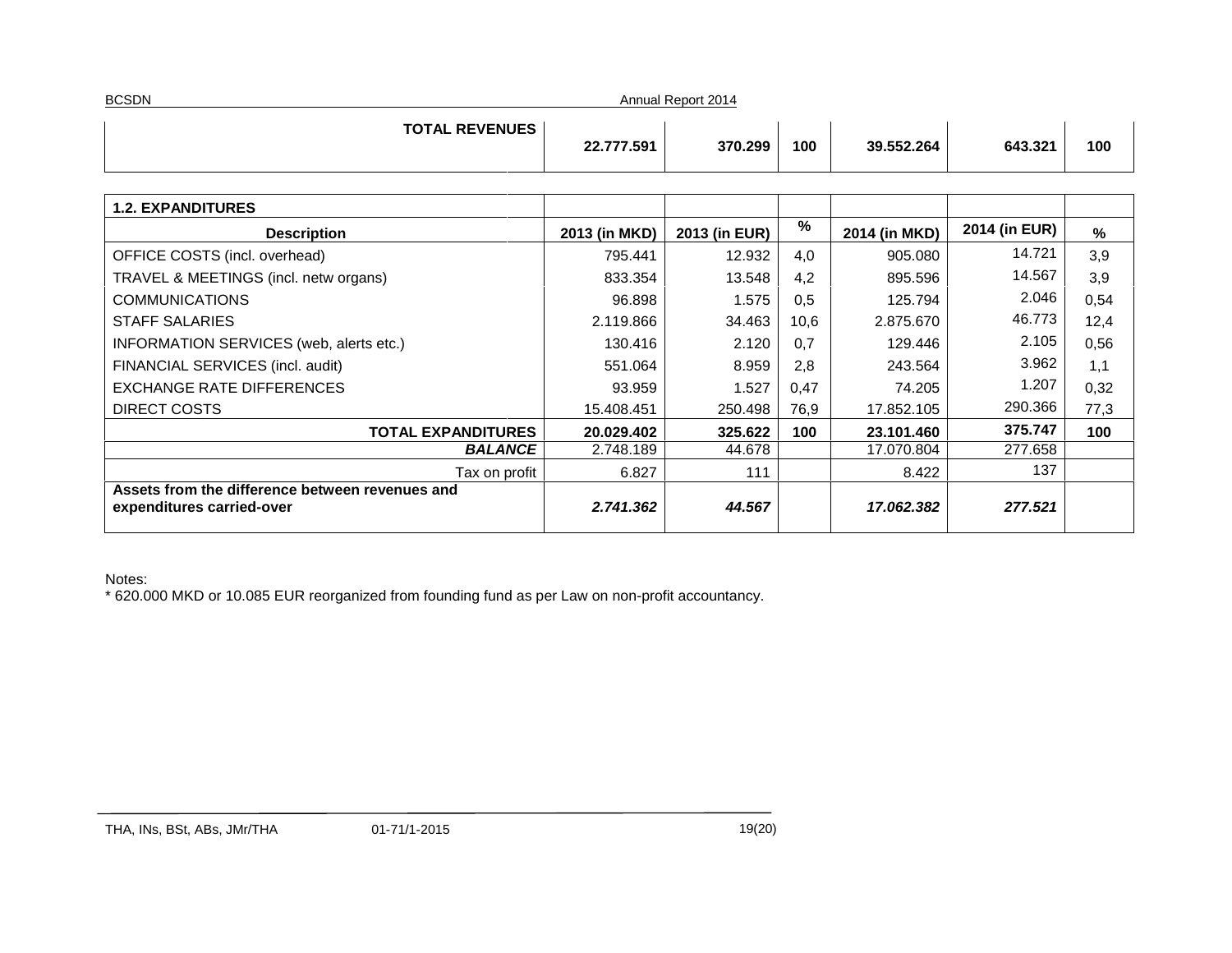| <b>2. BALANCE SHEET</b>                                                   |               |               |               |               |
|---------------------------------------------------------------------------|---------------|---------------|---------------|---------------|
| <b>Description</b>                                                        | 2013 (in MKD) | 2013 (in EUR) | 2014 (in MKD) | 2014 (in EUR) |
| Assets                                                                    | 5.081.646     | 82.613        | 21.622.185    | 351.687       |
| <b>Funds and liabilities</b>                                              | 5.081.646     | 82.613        | 21.622.185    | 351.687       |
| Difference between assets and funds and liabilities                       | 0             | 0             | 0             | 0             |
| <b>Description</b>                                                        | 2013 (in MKD) | 2013 (in EUR) | 2014 (in MKD) | 2014 (in EUR) |
| 2.1. ASSETS                                                               |               |               |               |               |
| <b>Fixed assets</b>                                                       | 291.714       | 4.742         | 345.846       | 5.625         |
| Cash and cash equivalents (bank and foreign currency)                     | 2.485.232     | 40.403        | 17.053.687    | 277.380       |
| Receivables from given advances                                           | 1.077.301     | 17.514        | 111.415       | 1.812         |
| Receivables from membership fee                                           |               |               |               | 0             |
| Receivables from taxes                                                    | 31.185        | 507           | 53.021        | 862           |
| Accrued delimitations (PVR)                                               | 1.196.214     | 19.447        | 4.058.216     | 66.007        |
| <b>TOTAL ASSETS</b>                                                       | 5.081.646     | 82.613        | 21.622.185    | 351.687       |
|                                                                           |               |               |               | 0             |
| <b>2.2. FUNDS AND LIABILITIES</b>                                         |               |               |               | 0             |
| Assets from the difference between revenues and expenditures carried over | 2.741.362     | 44.567        | 17.062.382    | 277.521       |
| Liabilities for suppliers                                                 | 1.295.368     | 21.059        | 3.977.480     | 64.694        |
| Liabilities for personal tax                                              | 134.136       | 2.181         | 198.699       | 3.232         |
| Liabilities for employees                                                 | 867           | 14            | 867           | 14            |
| Passive time divisions                                                    | 31.185        | 507           | 36.911        | 600           |
| Founding fund                                                             | 878.728       | 14.286        | 965.846       | 15.710        |
| <b>TOTAL FUNDS AND LIABILITIES</b>                                        | 5.081.646     | 82.613        | 21.622.185    | 351.687       |